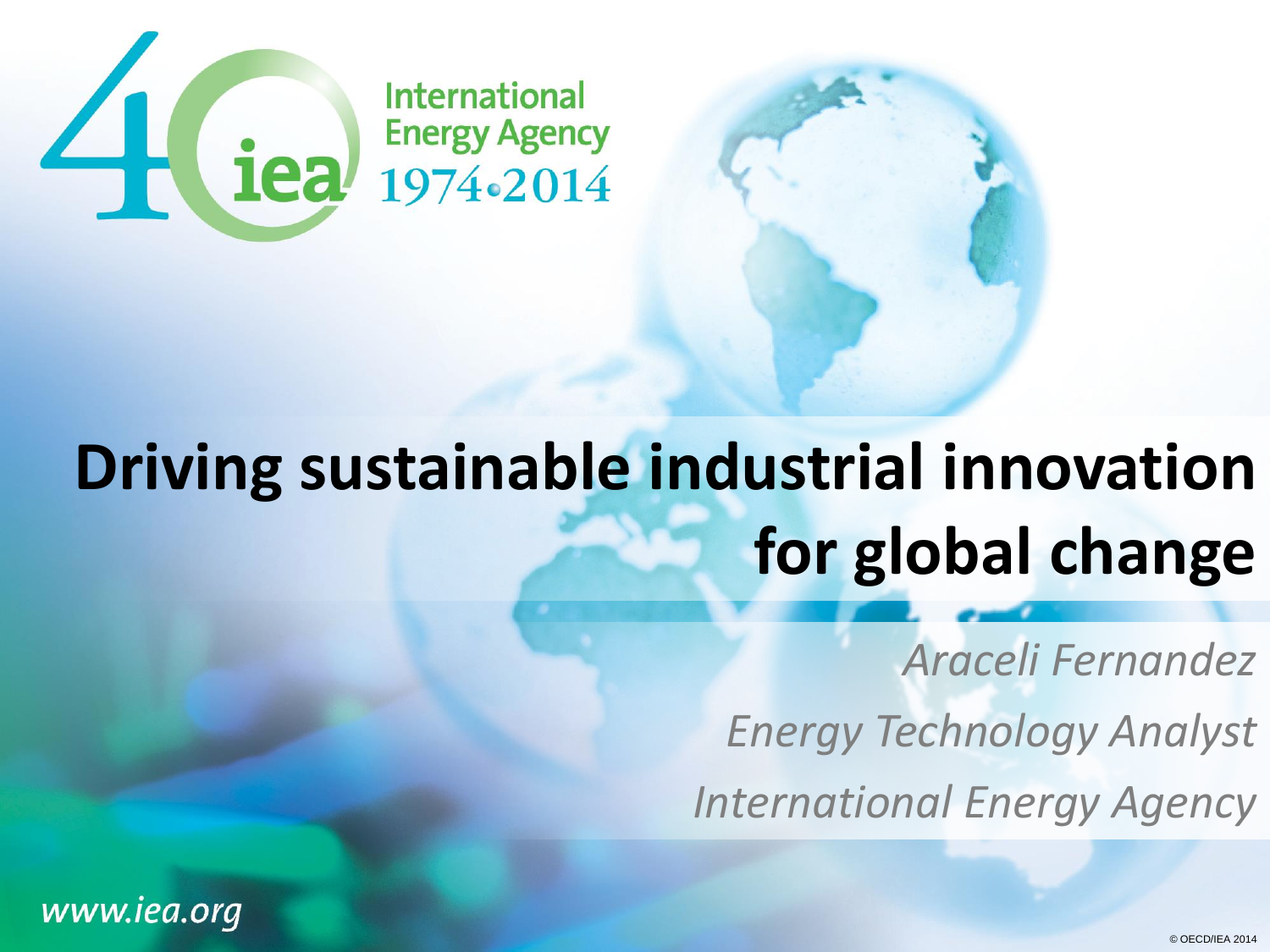

- **ETP 2015 project**
- **Role of sustainable industrial innovation in the 2DS**
- **Measuring industrial innovation progress**
- **Drivers for industrial innovation**
- **Challenges for industrial innovation**
- **How to foster sustainable industrial innovation?**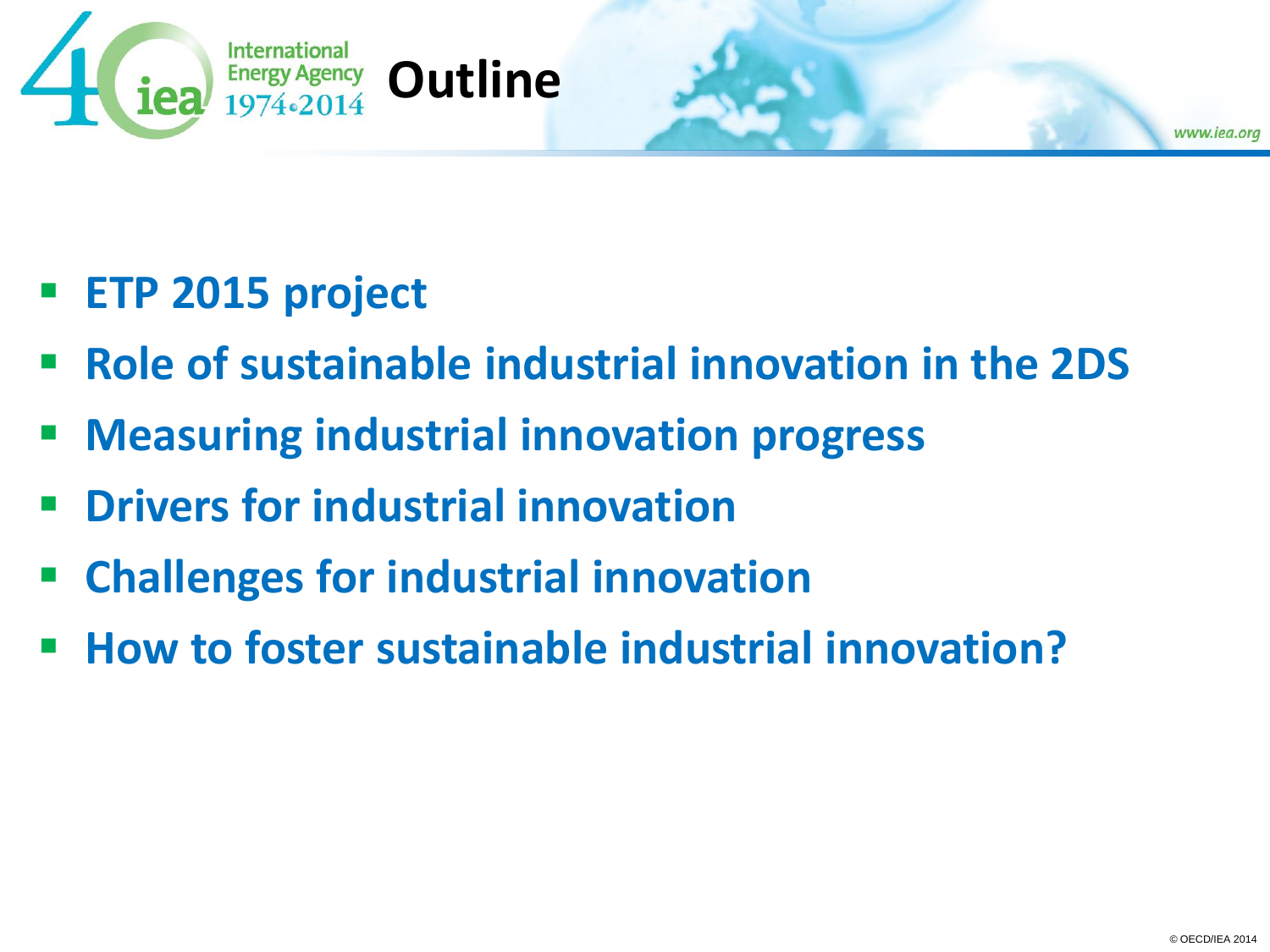

### **ETP 2015 – Innovating a new climate deal**

- **Part 1: Global Energy Perspective**
	- **1.1 Global Outlook**
	- **1.2 Tracking Clean Energy Progress (TCEP)**
- **Part 2: Driving the Change**
	- **2.1 Innovation as a sustainable engine**
	- **2.2 Renewables integration through technology and policy innovation**
	- **2.3 Innovation of CCS**
	- **2.4 Driving sustainable industrial innovation**
	- **2.5 Energy technology adoption, adaptation and development by non-member countries**
	- **2.6 China's innovation, energy and climate nexus**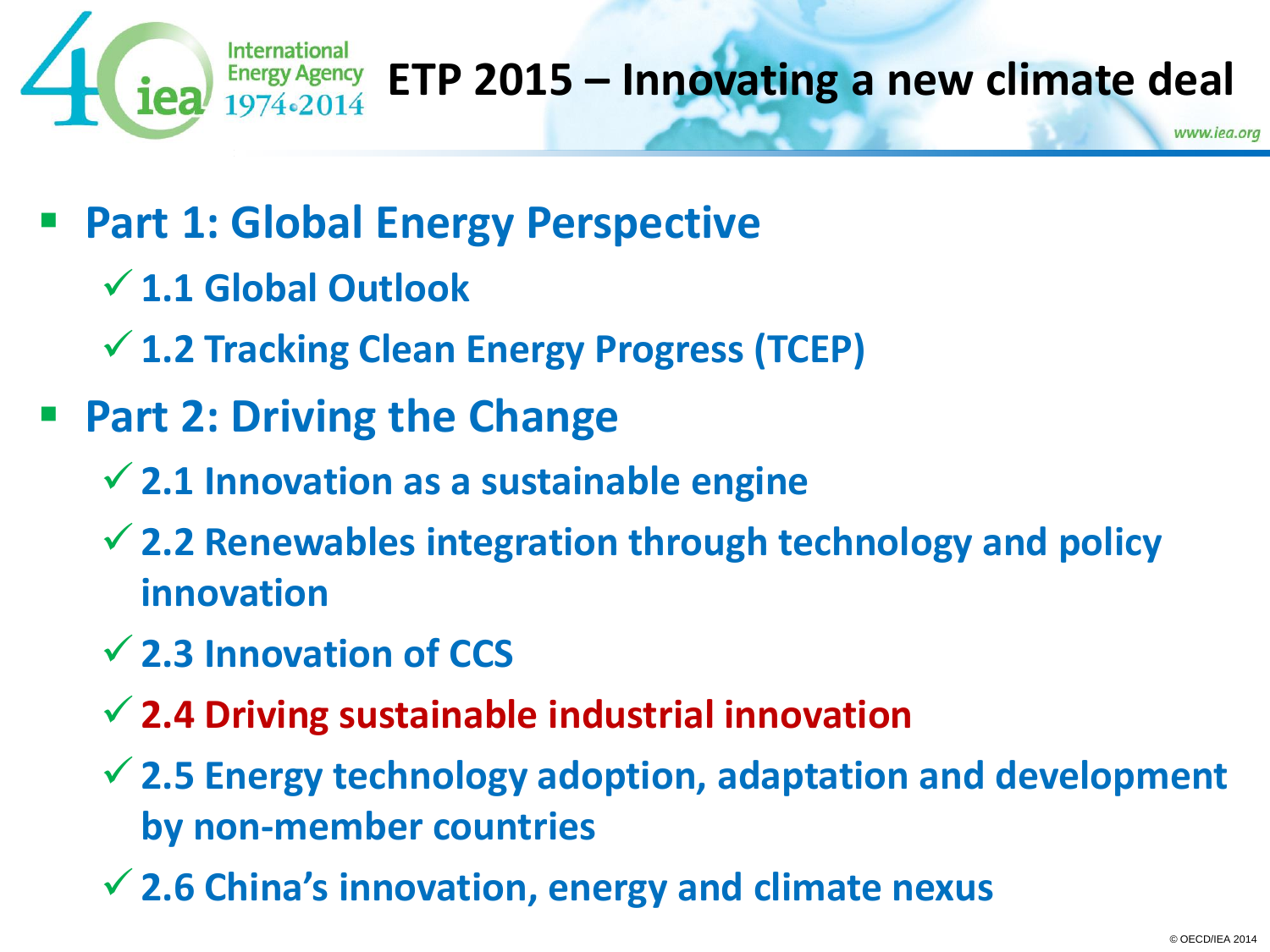

#### **ETP 2015 – Industry analysis**

www.iea.org

**Driving sustainable industrial innovation,**

- **WHAT? Explore its contribution in meeting climate targets through 2DS**
- **WHY? Analyse major existing barriers and drivers**
- **HOW? Explore opportunities and mechanisms for more effective progress**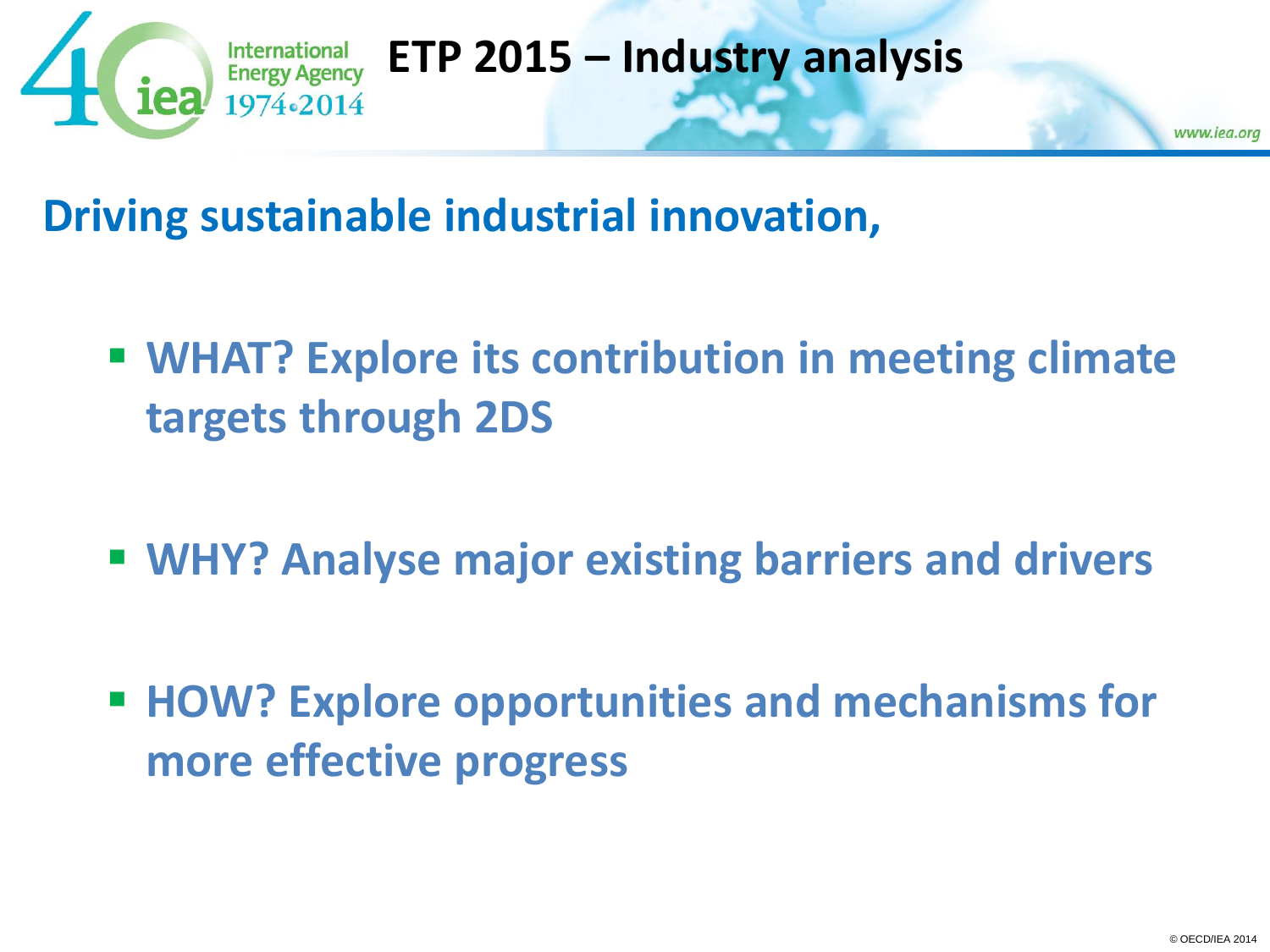

#### **SUSTAINABLE INDUSTRIAL INNOVATION: The Concept**

**INDUSTRIAL PROCESS INNOVATION**

**INDUSTRIAL PRODUCT INNOVATION**

Research, develop, demonstrate and deploy new processes and products that improve performance of an industrial activity

Research, develop, demonstrate and deploy new processes and products that reduce the environmental impact of an industrial activity

**SUSTAINABLE INDUSTRIAL PROCESS INNOVATION**

**SUSTAINABLE INDUSTRIAL PRODUCT INNOVATION**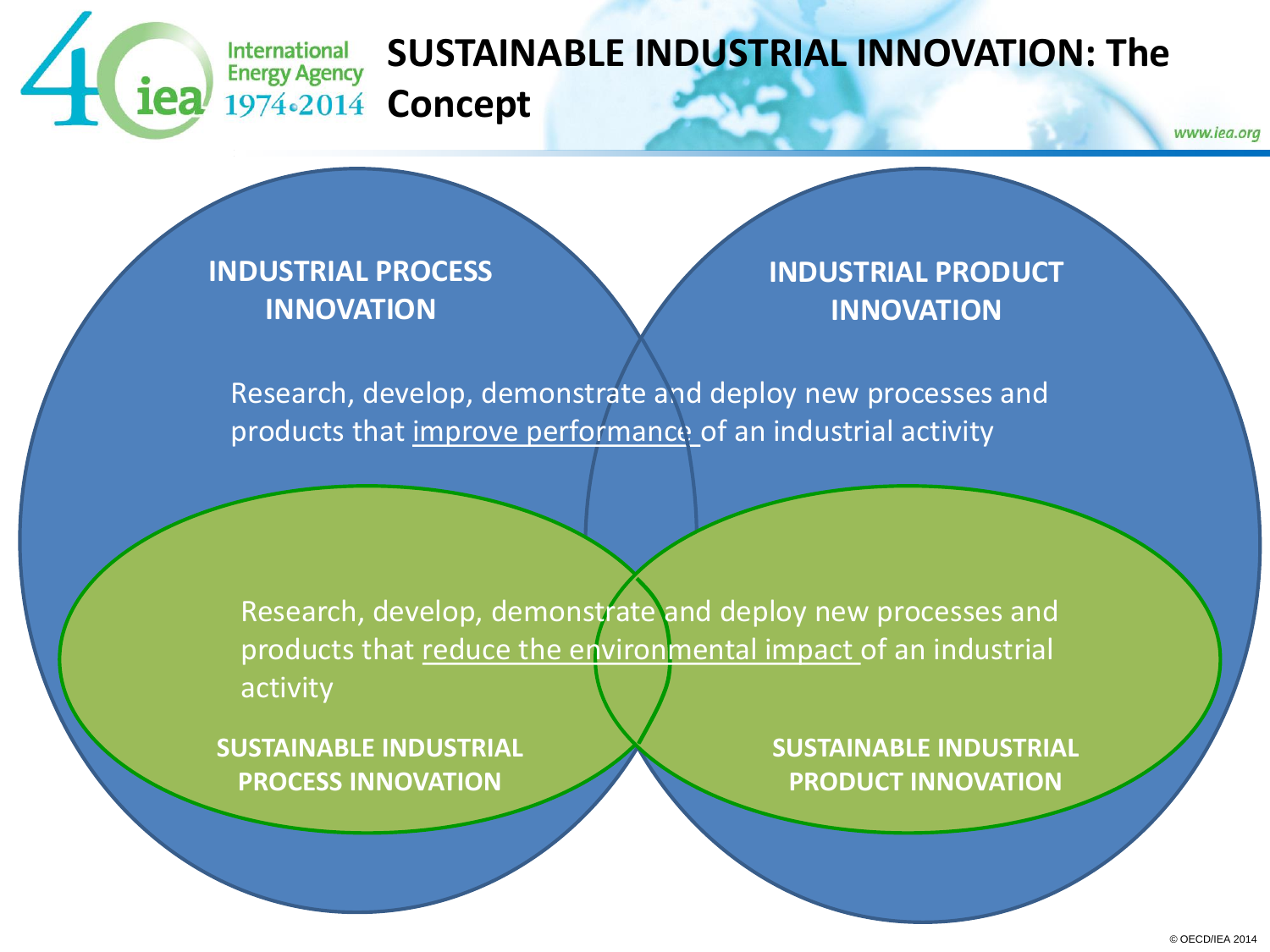

**Sustainable industrial innovation main options: Iron & Steel sector**www.iea.org

- **Carbon capture application to existing processes**
- **Innovative processes, direct or indirect enablers of carbon capture:**
	- **Blast furnace with Top Gas Recycling**
	- **Upgraded Direct Reduced Iron process: Ulcored**
	- **Upgraded Smelting Reduction process: Hisarna**
	- **Use of hydrogen enriched reducing gas in Blast Furnace**
	- **Electrolysis reduction: Ulcowin/Ulcolysis**
- **Systemic approaches:**
	- **Valorisation of waste gases from existing processes, e.g. waste gas-to-ethanol.**
	- **High value-added products with enhanced characteristics**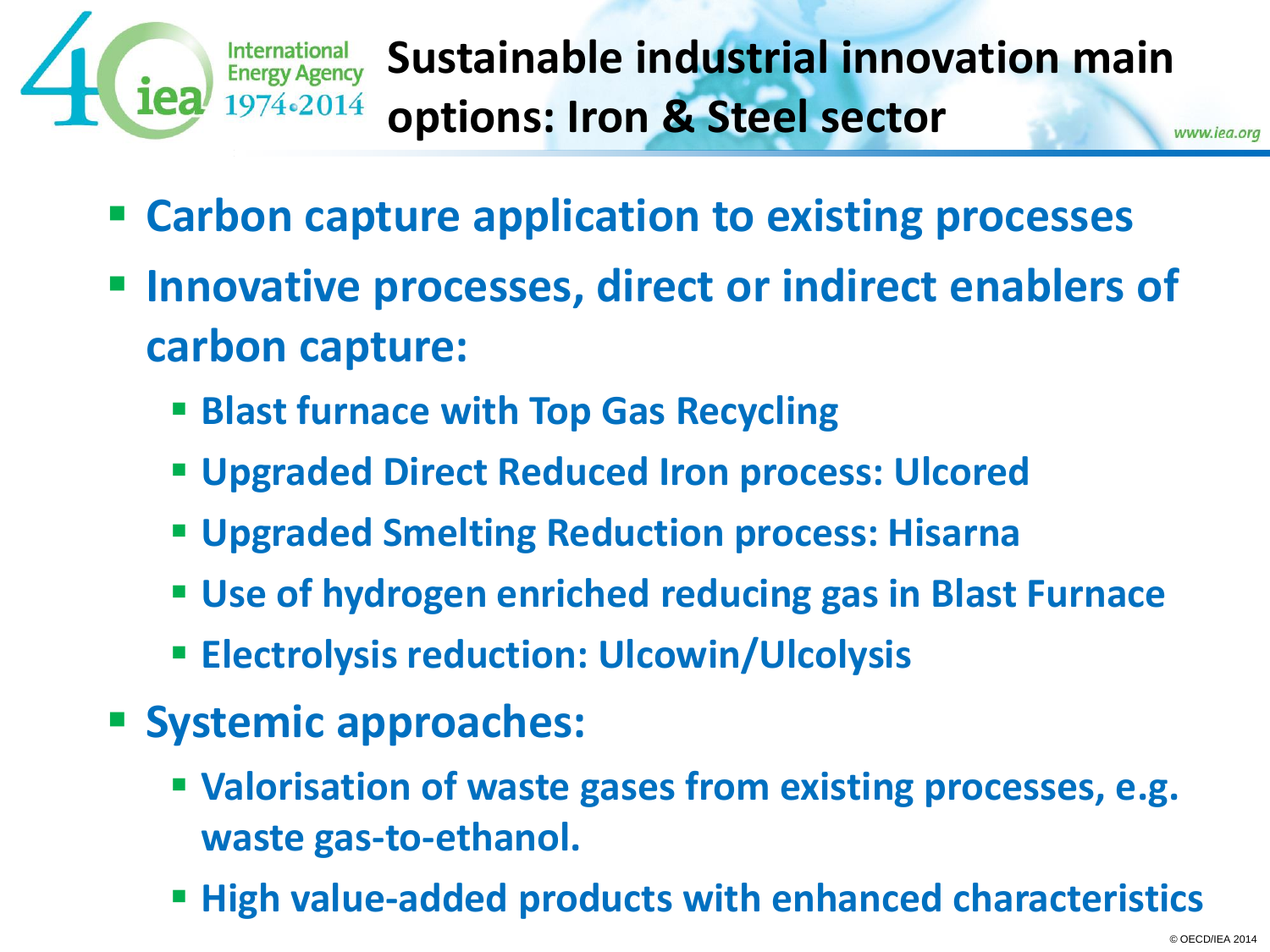

- **Carbon capture in cement kilns**
	- **Post-combustion: solvent extraction, calcium looping or membrane processes.**
	- **Oxy-fuelling: partial or full**
- **Fluidised-bed advanced cement kiln system**
- **Low-carbon cements**
	- **Aether clinker**
	- **Calix**
	- **Celitement**
	- **Novacem**

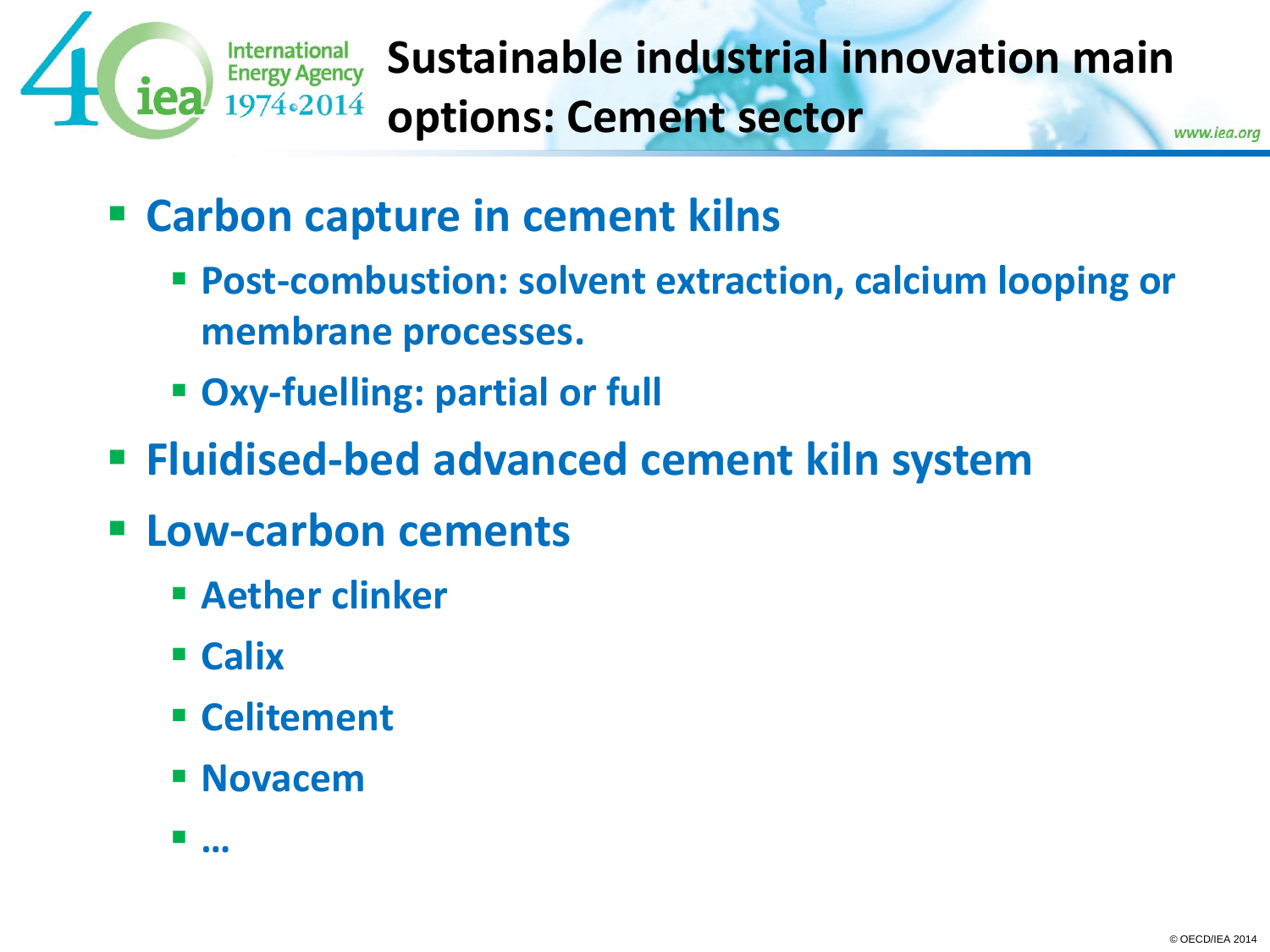

**Sustainable industrial innovation main options: Chemicals & Petrochemicals**www.iea.ord

- **Naphtha catalytic cracking for olefin production**
- **EXECUTE: Methanol to Olefin route (MTO)**
- **Biomass use as feedstock**
	- Biomass gasification → MTO
	- **Biomass fermentation**  $\rightarrow$  **dehydration**
- **Low-carbon hydrogen generation**
- **Enhanced membrane separation techniques**
- **Carbon capture applications to chemicals production**
- **Development of sustainable products: lighter organic materials, resource-efficient building materials, etc**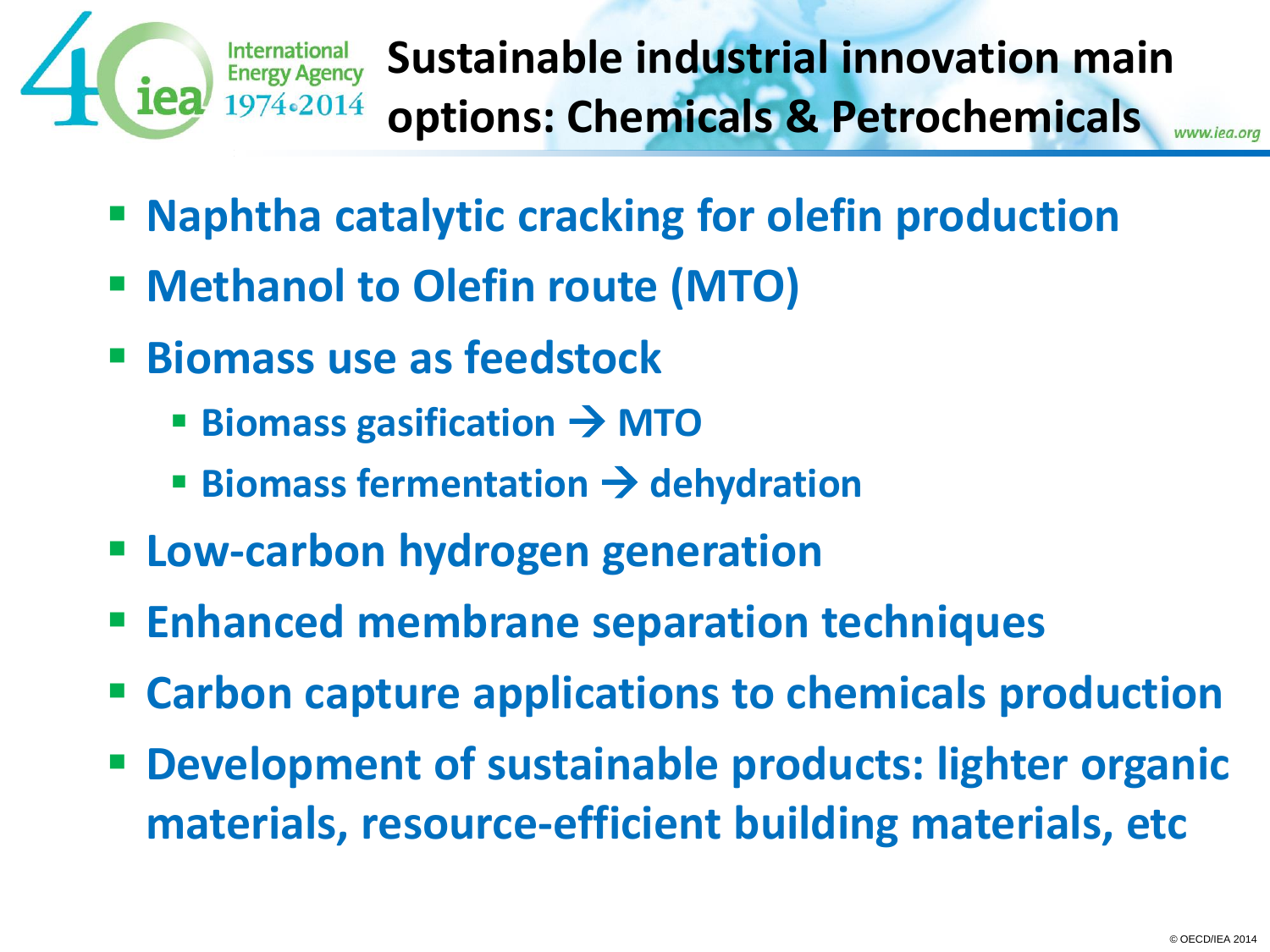

**Sustainable industrial innovation main options: Pulp & Paper**www.iea.org

- **Black liquor gasification enabling generation of electricity, bio-chemicals and bio-refinery products**
- **Carbon capture applications**
- **Bio-products diversification, e.g. kraft market pulp mills producing dissolving pulp for the textile industry, etc**
- **Breakthrough concepts, e.g. production of pulp at low temperature and atmospheric pressure by using deep eutectic solvents**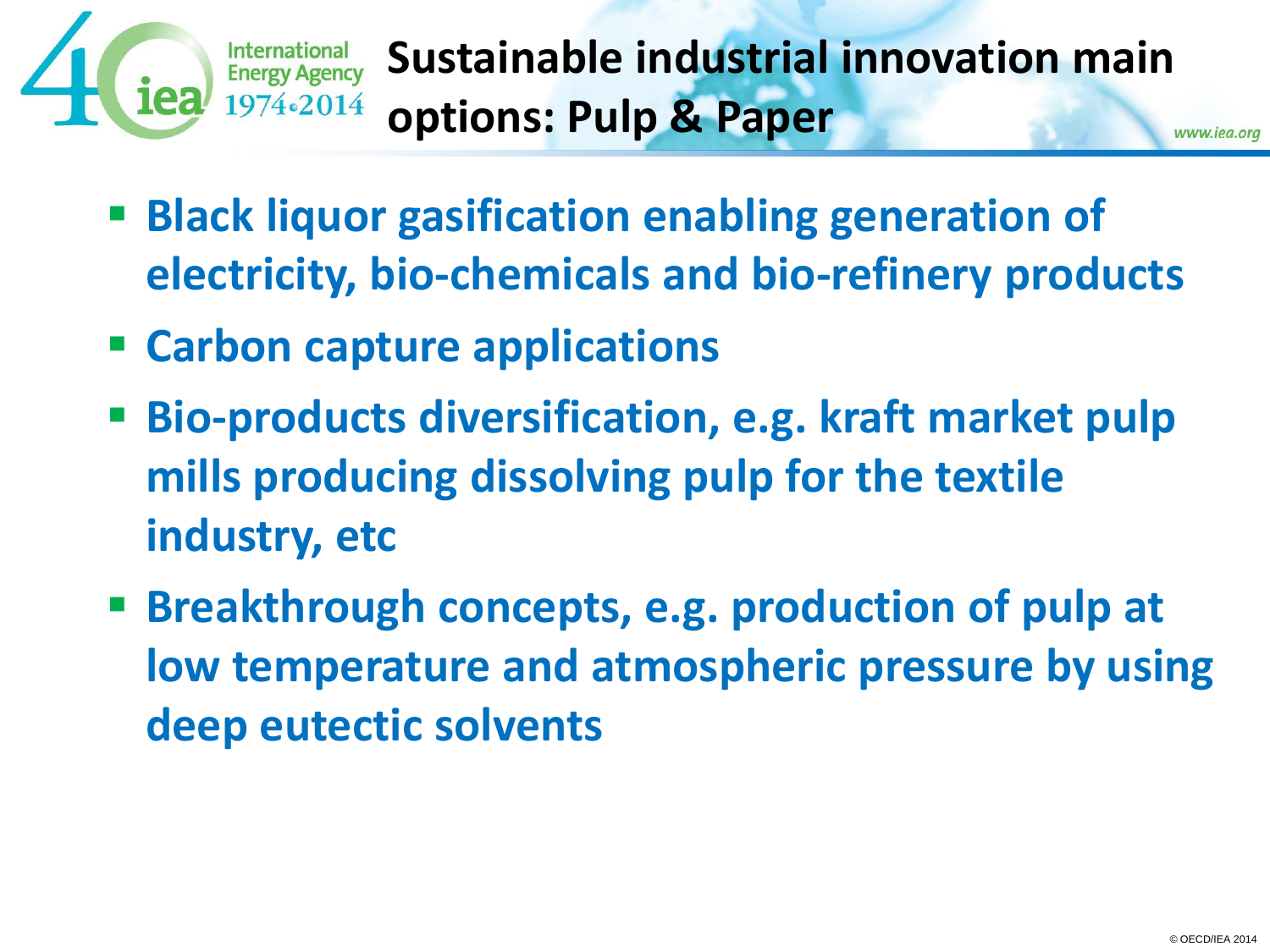

#### **Sustainable industrial innovation main options**www.iea.org

## **Aluminium sector**

- **Alternative processes to the Hall-Heroult widely used process**
	- **Direct carbothermic reduction of alumina**
	- **Kaolinite reduction**
- **Enhanced value-added products**

#### **Industrial sector**

- **E** Identification of processes that enable the use of non**fossil based and alternative feedstocks, as biomass and CO<sup>2</sup>**
- **New business models that valorise energy and CO<sub>2</sub> savings, e.g. industrial excess heat recovery**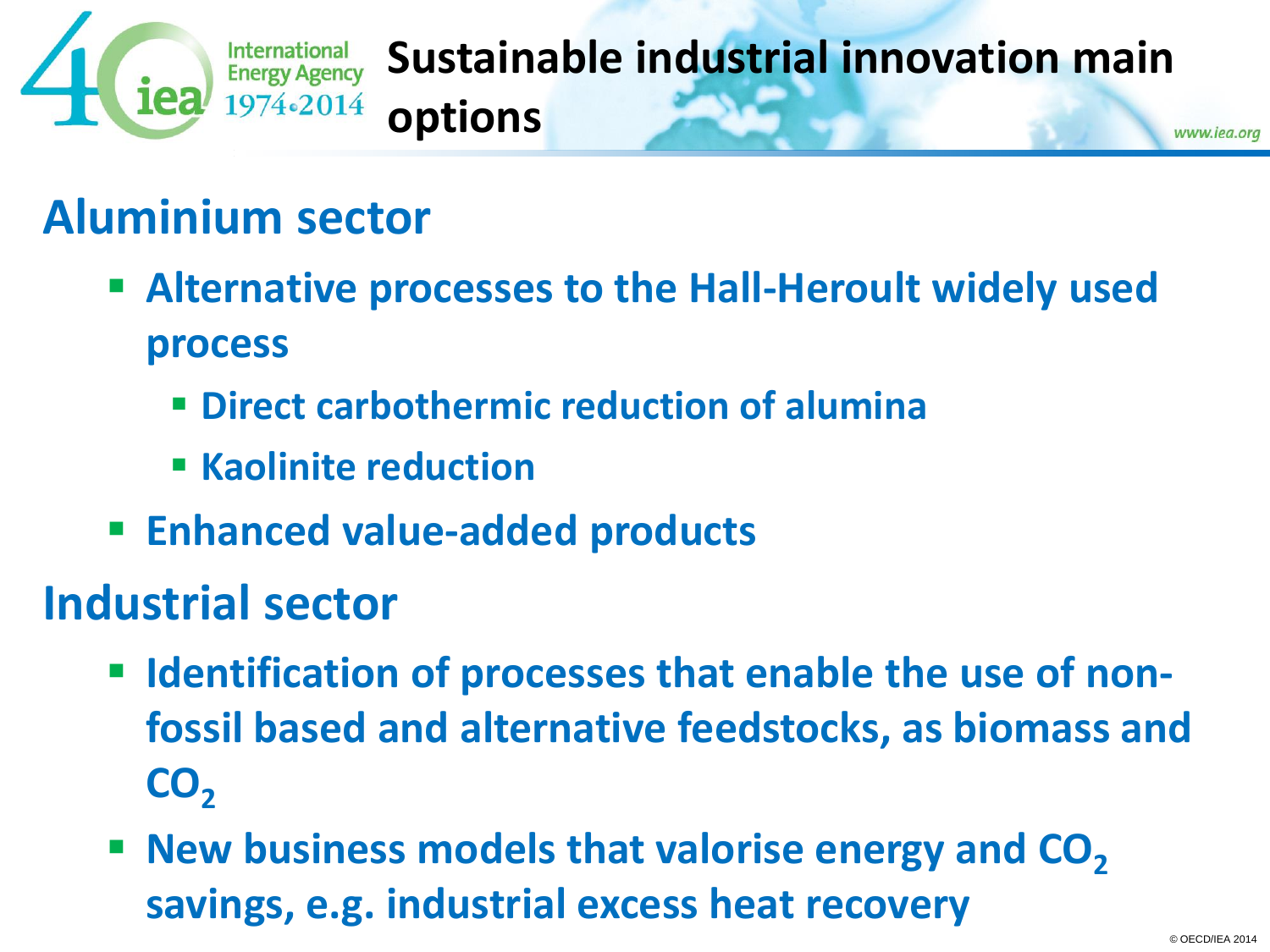#### **Direct industrial CO<sup>2</sup> emission reductions**  International **Energy Agency between 6DS and 2DS by technology** 1974.2014 www.iea.org



### **Around 30% of direct CO<sup>2</sup> industrial emission reductions by 2050 in the 2DS hinge on processes that are not commercially available today.**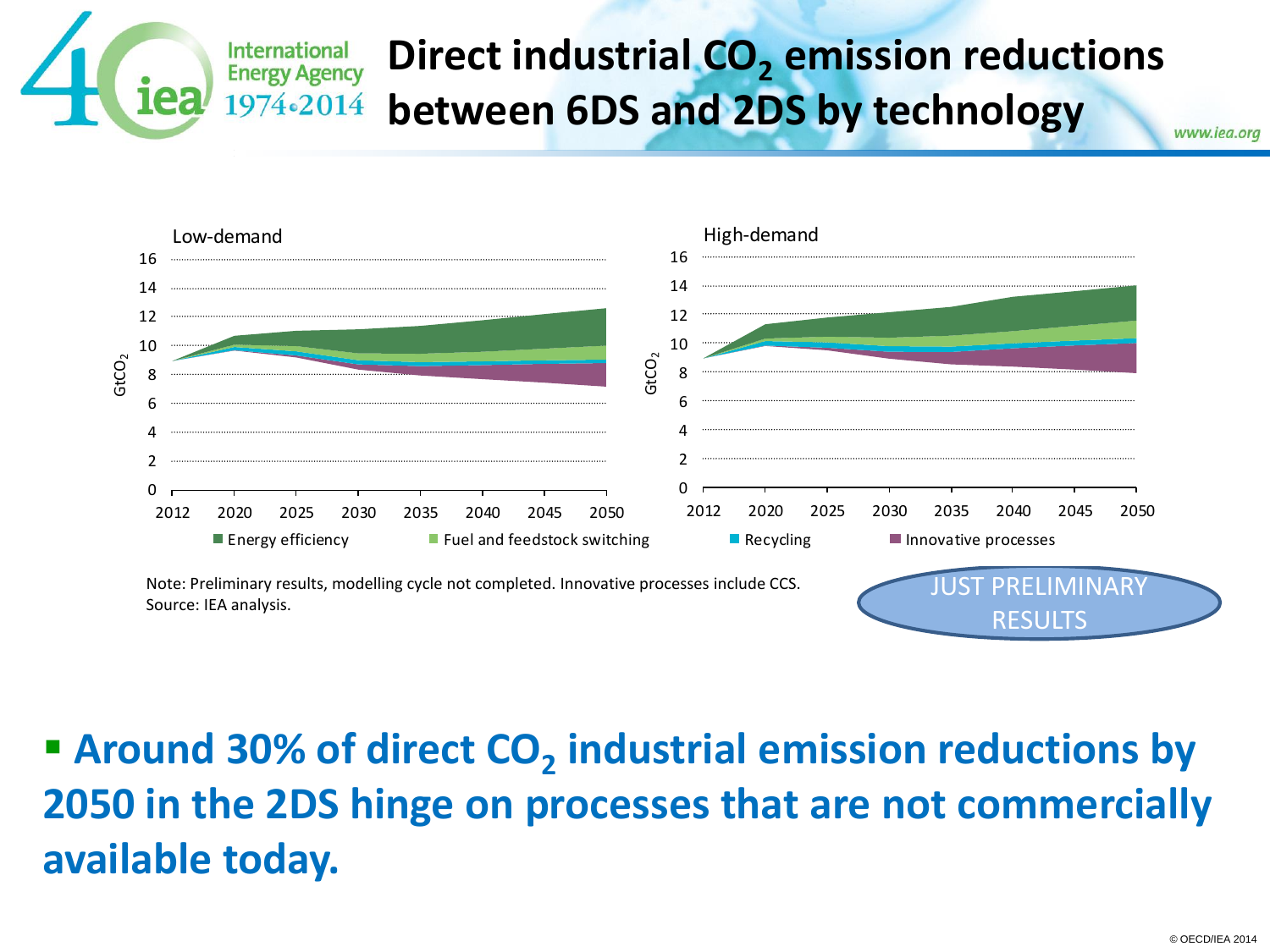#### **Direct industrial CO<sup>2</sup> emission reductions International Energy Agency between 6DS and 2DS from innovative processes** 1974.2014



### **Non-OECD countries contribute with almost 75% of global industrial direct CO<sup>2</sup> emission reduction efforts through innovative processes in the 2DS.**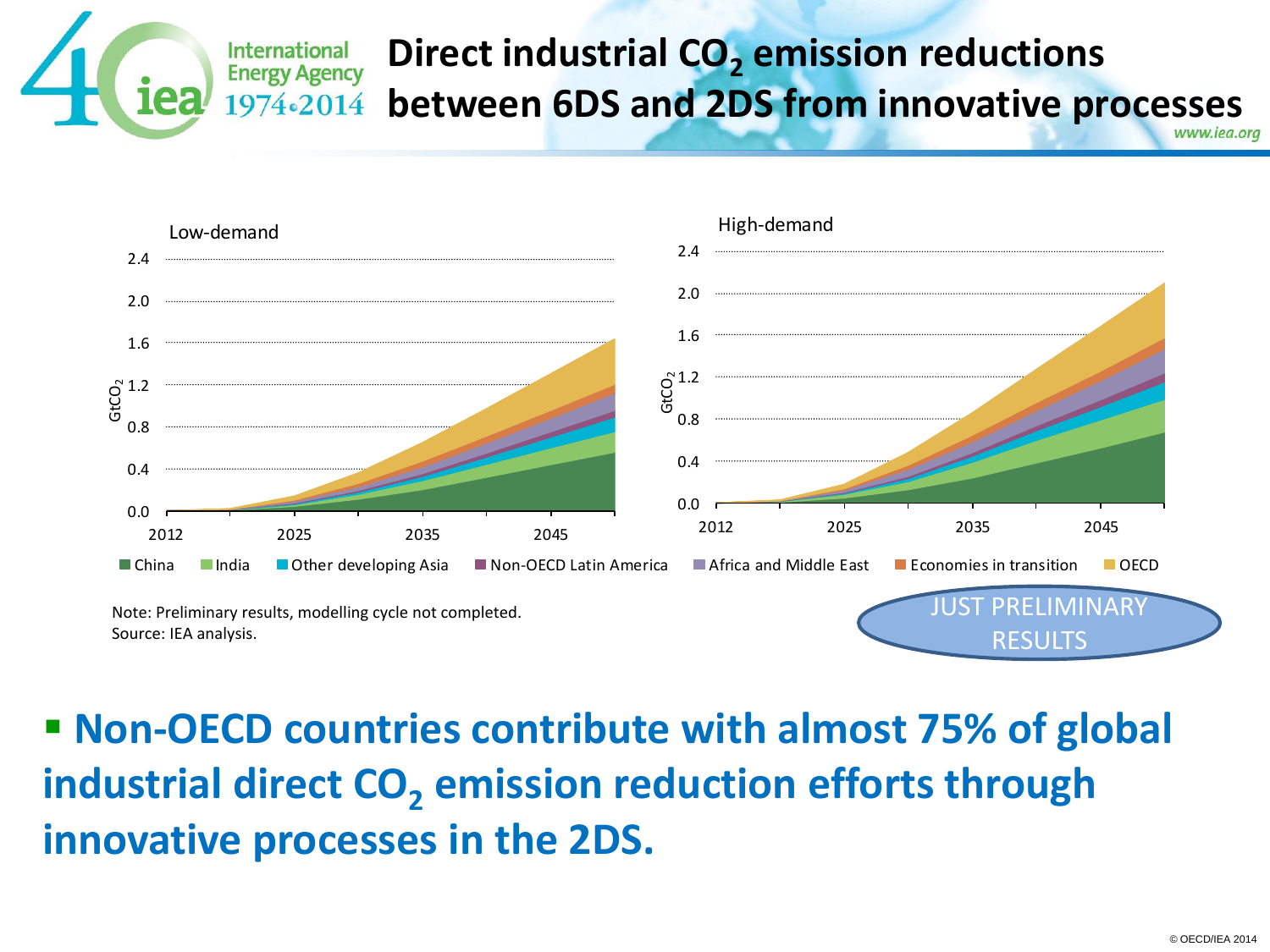#### **Global iron & steel direct CO<sup>2</sup> emission International Energy Agency reductions between 6DS and 2DS by technology** 1974.2014



### ■ About 50% of required direct CO<sub>2</sub> emission reductions in the **iron & steel sector by 2050 in the 2DS hinges on innovative processes.**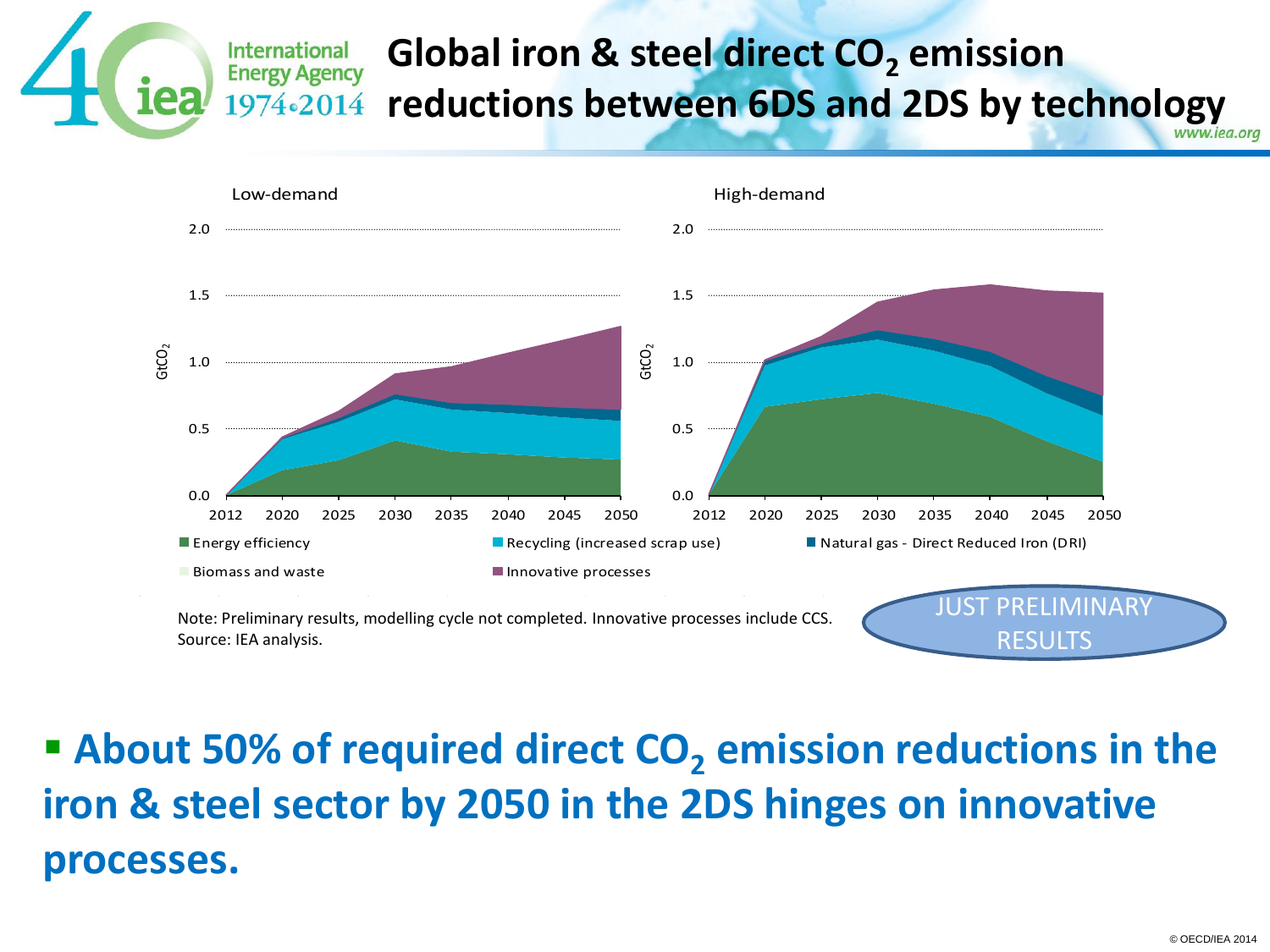#### **Global cement direct CO<sup>2</sup> emission reductions Energy Agency between 6DS and 2DS by technology** 1974.2014 www.iea.org

Note: Preliminary results, modelling cycle not completed. Innovative processes include CCS. Source: IEA analysis. JUST PRELIMINARY RESULTS 0.0 0.5 1.0 ...... 1.5 ..... <sup>2012</sup> <sup>2020</sup> <sup>2025</sup> <sup>2030</sup> <sup>2035</sup> <sup>2040</sup> <sup>2045</sup> <sup>2050</sup> GtCO<sup>2</sup> Low-demand **Energy efficiency Fuel switching Fuel Solution Clinker substitutes Innovative processes** 0.0  $0.5 -$ 1.0 ..... 1.5 ........ 2012 2020 2025 2030 2035 2040 2045 2050 High-demand

**International** 

### ■ Around 60% of required direct CO<sub>2</sub> emission reductions in the **cement sector by 2050 in the 2DS hinges on innovative processes.**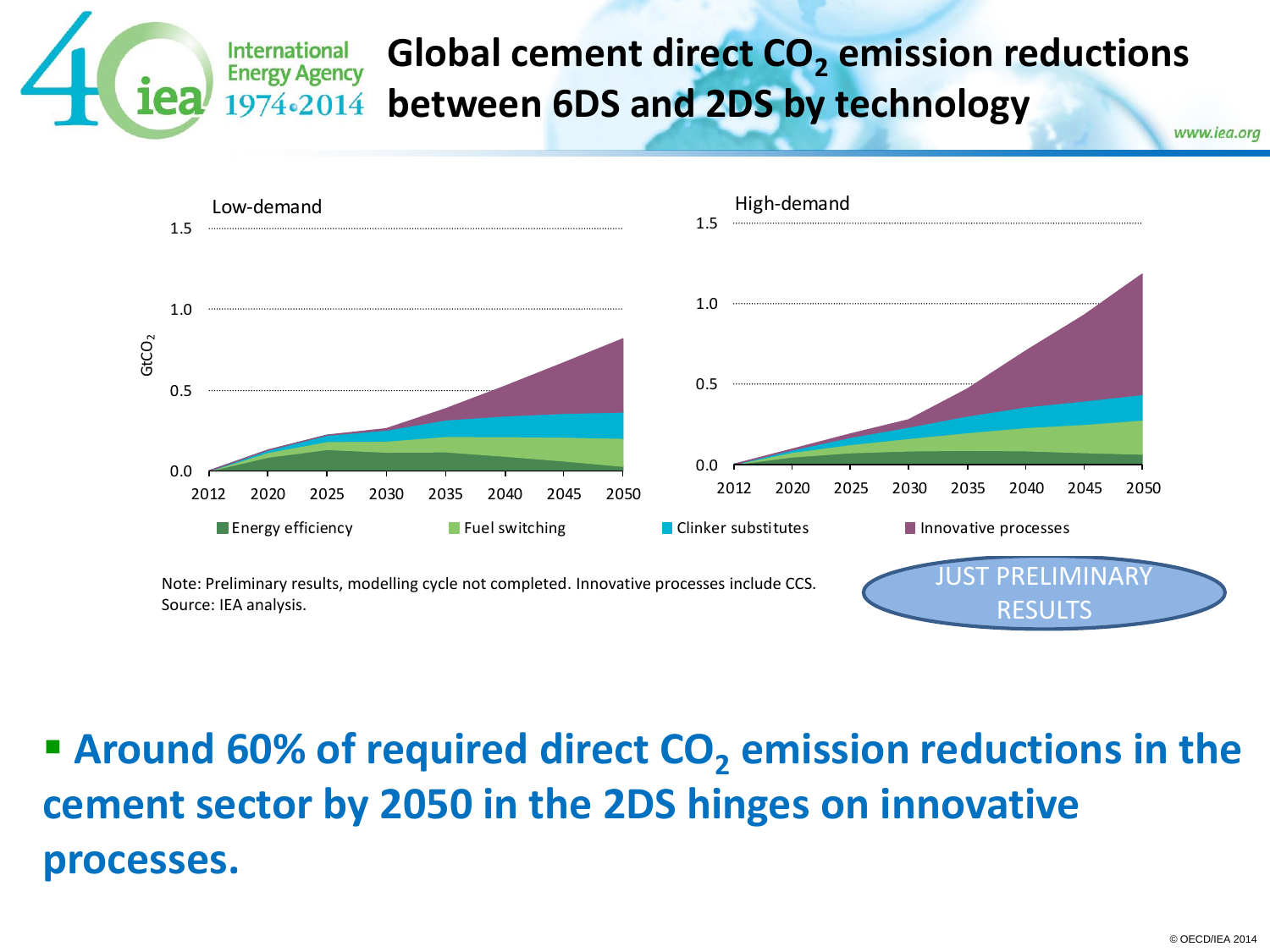

### **Measuring industrial innovation progress (I)**

www.iea.org

## **Typical indicators measure dedicated efforts (inputbased):**

- R&D investments
- R&D intensity (as a share of sales or business value-added)

### **And present significant limitations:**

- Limited scope: demonstration and deployment missing
- Limited regional and time coverage
- Inadequacy to track industrial innovation effectiveness, no visibility on results
- Difficulty to segregate sustainable innovation progress from the broader industrial innovation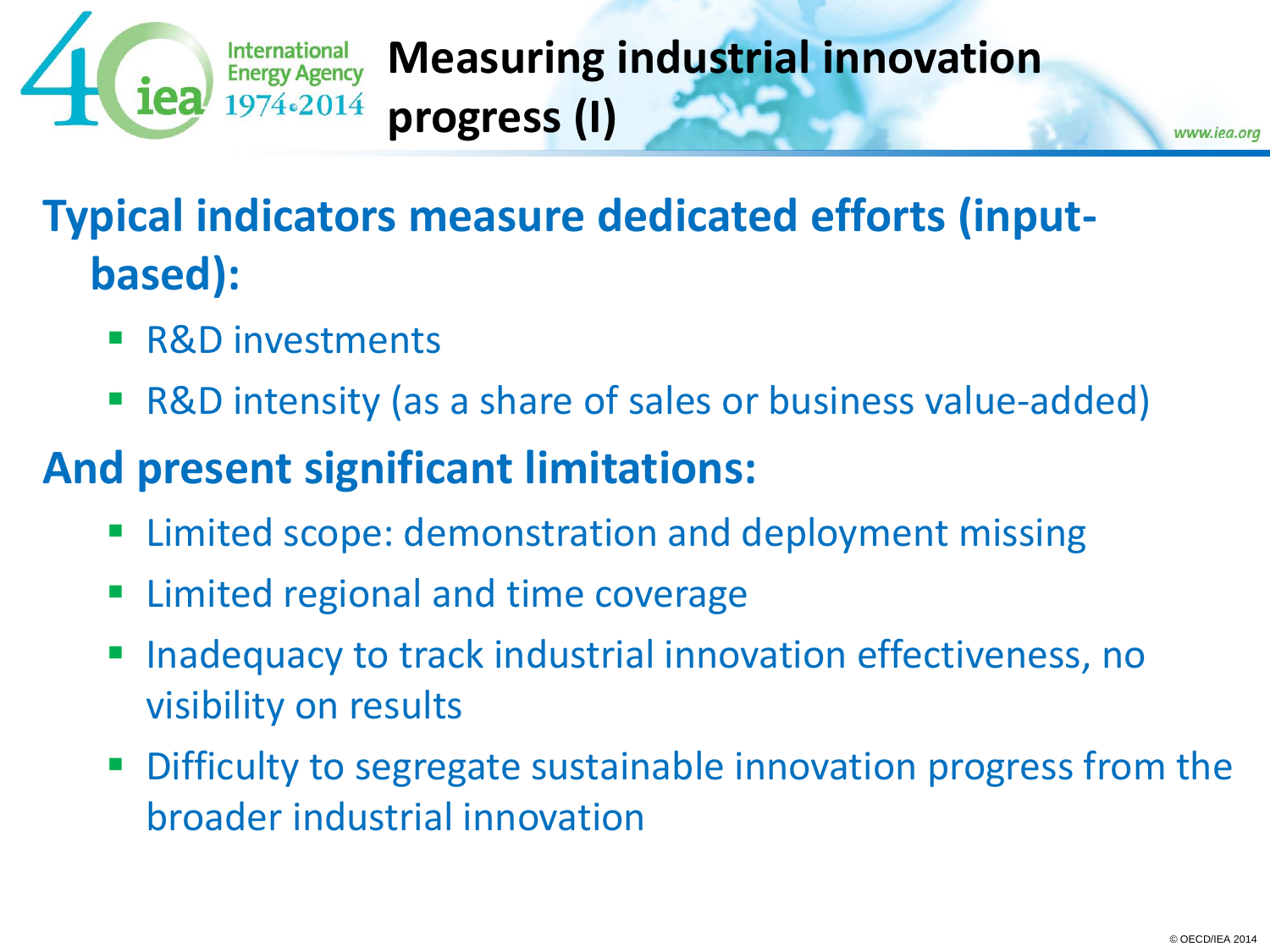

**Measuring industrial innovation progress (II)**

**Need to build more detailed industry performance databases to develop output-based industrial innovation metrics,**

- **Financial indicators:** 
	- Value-added generated from new processes/products
	- Value-added intensity as a share of RDD&D spending
- **Sustainability indicators:** 
	- **Energy/CO<sub>2</sub>** emission savings related to new processes/products
	- **Energy/CO<sub>2</sub>** emission savings intensity per unit of monetary RDD&D spending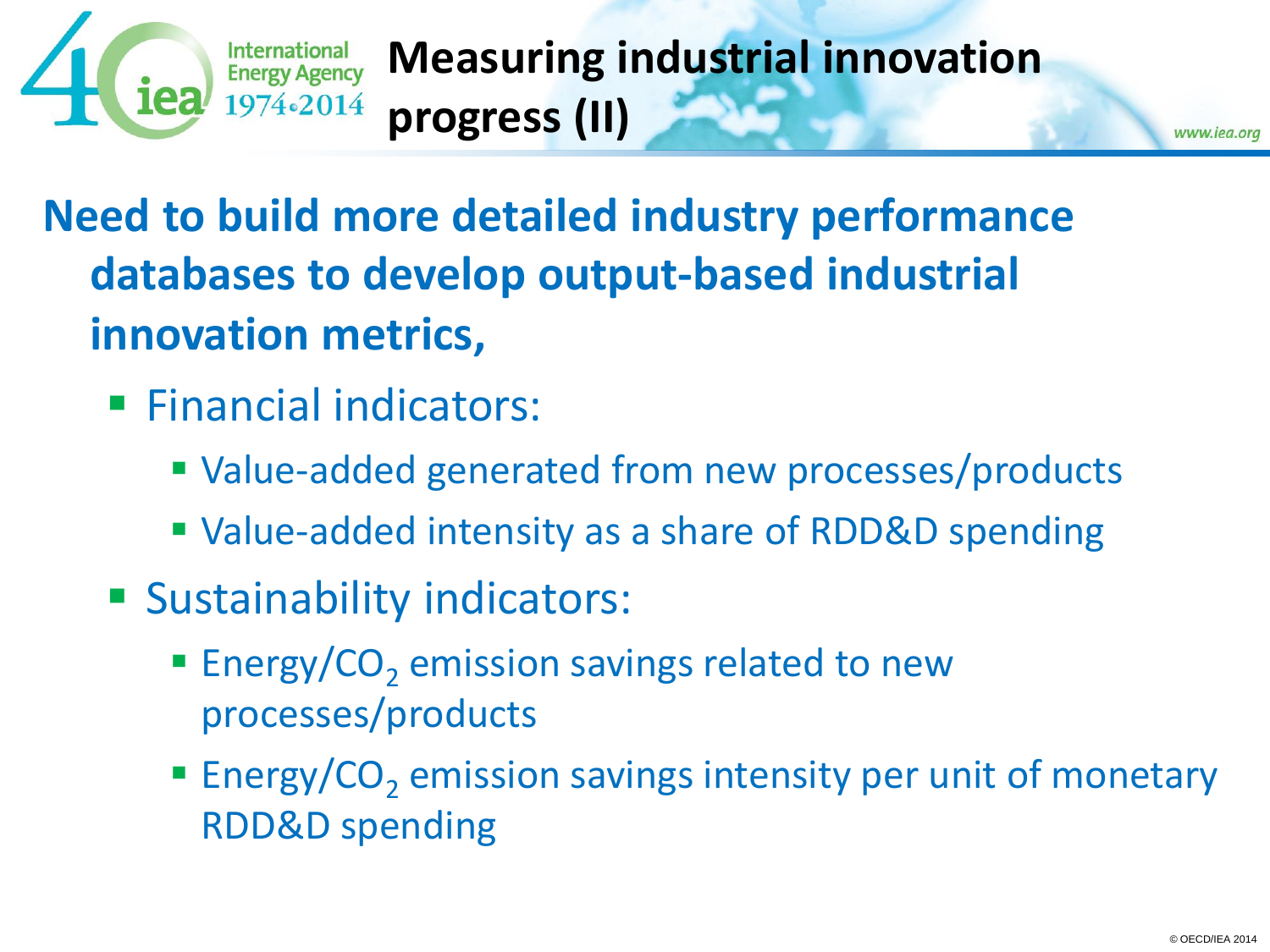#### **Business R&D spending in selected industrial sectors** 1974.2014



Note: OECD excludes New Zealand, Chile, Denmark, Estonia, Greece, Iceland, Ireland, Luxembourg, Sweden, Switzerland, UK due to lack of data. Due to data availability limitations in OECD Europe data series, Poland is only included in the period 2005-2011, Slovak Republic is only included in the period 2006-2011, France, Portugal is only included in the period 2007-2011, and Netherlands is only included in the period 2008-2011. OECD Asia Oceania data series, Israel is excluded in chemicals and petrochemicals, basic metals, other nonmetallic minerals and pulp and paper sectors.

Source: The OECD Analytical BERD (ANBERD) database.

**International Energy Agency** 

 **While OECD countries have maintained their industrial R&D spending pattern, China presents a more distributed pattern and a spending shift from the chemicals to the basic metals sector.**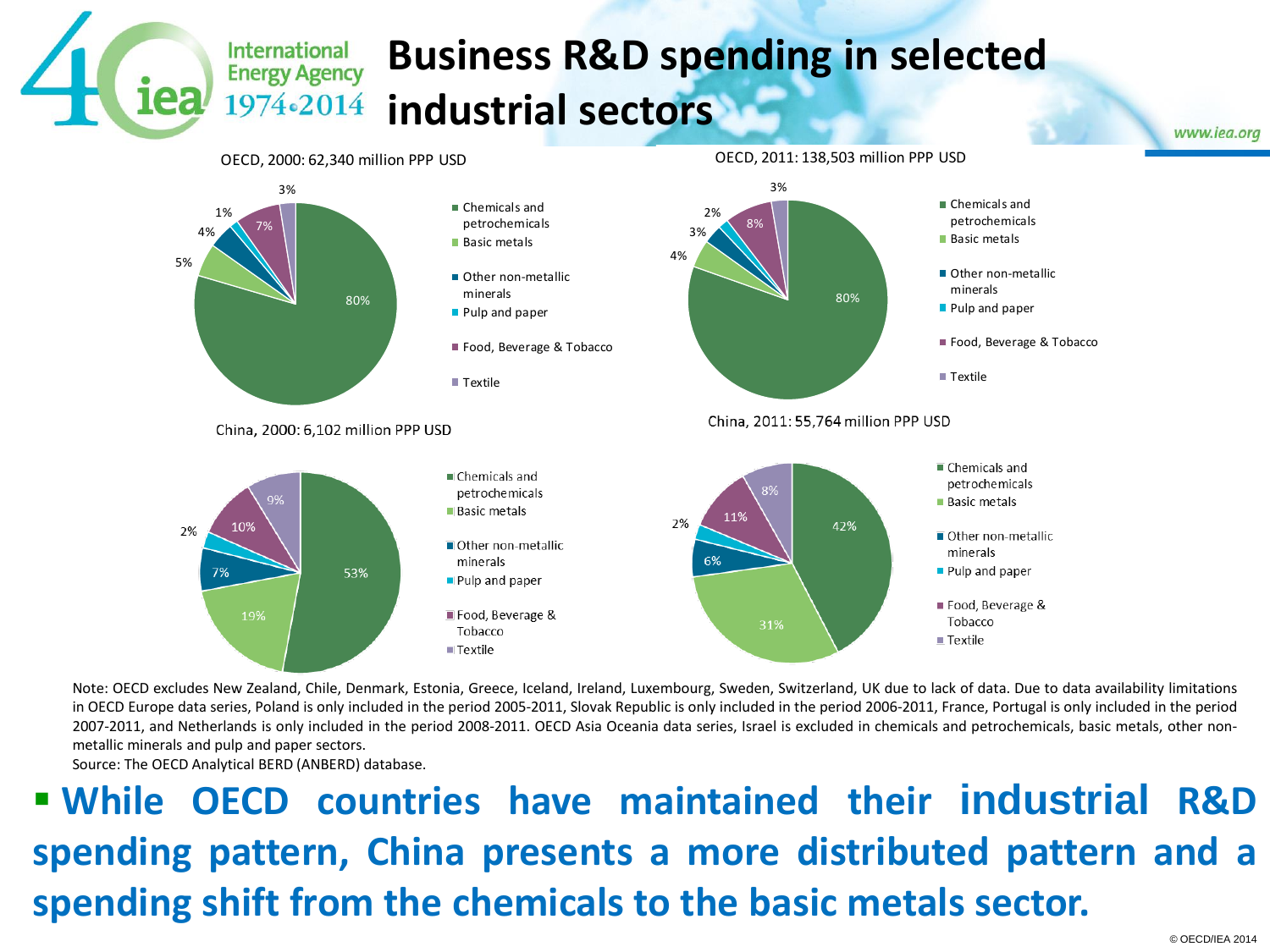#### **Industrial sectors role within top 2000**  International **Energy Agency world companies by R&D spending in 2012** 1974.2014



Note: The textile sector is embedded within the personal goods sector in the EC, 2013 database, thus textile companies are not included within the selected industrial sectors\*.

Source: The 2013 EU Industrial R&D investment scoreboard, European Commission (EC, 2013).

 **25% of top 2000 companies are related to industrial sectors\*, of which 67% belong to the chemicals sector. Almost 2/3 of the ranked industrial companies are located in EU and US.**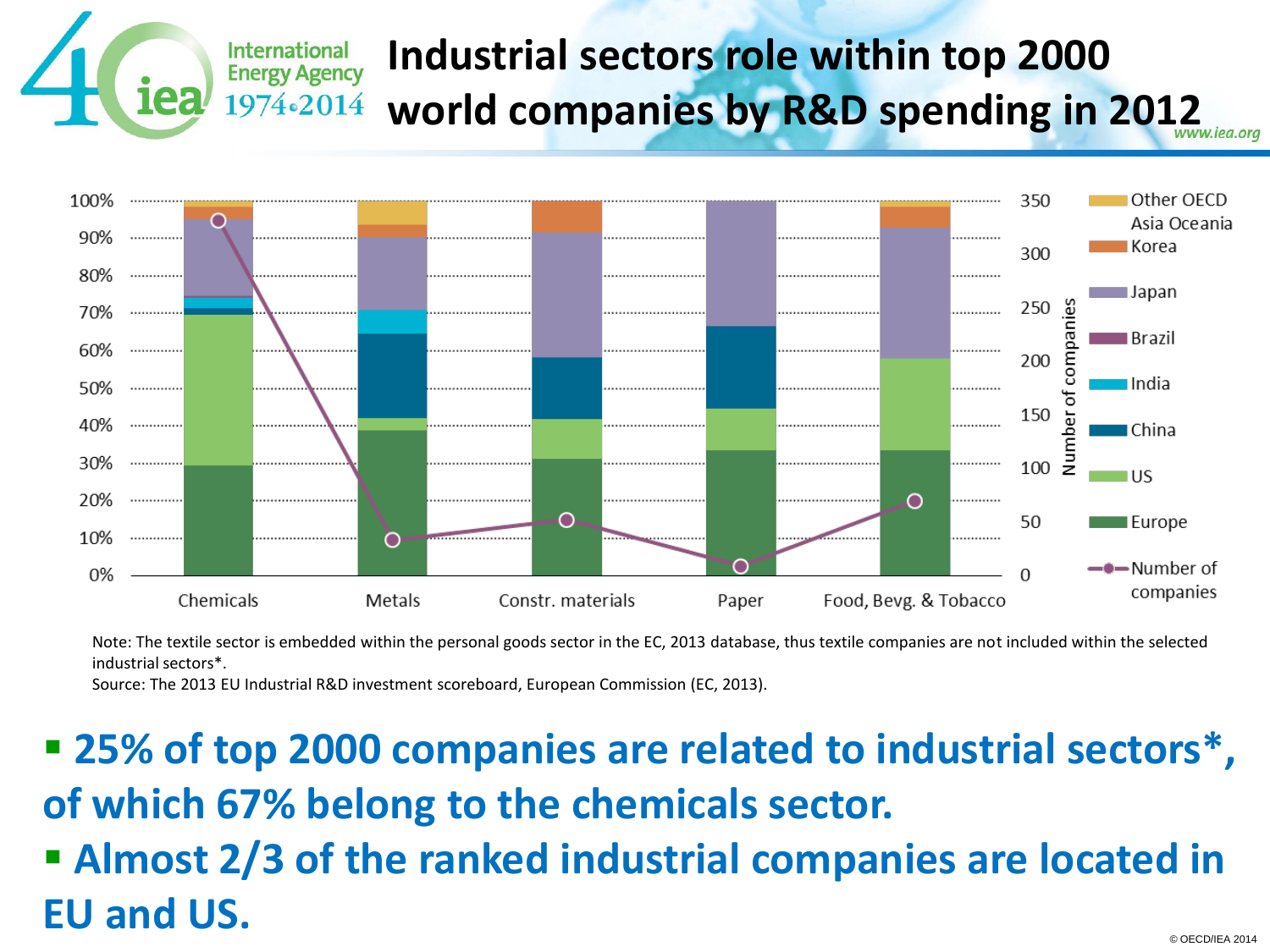#### **R&D intensity of top 2000 world International Energy Agency** 1974.2014 **companies by R&D spending in 2012**



Note: The textile sector is embedded within the personal goods sector in the EC, 2013b database, thus textile companies are not included within the displayed sectors.

Source: The 2013 EU Industrial R&D investment scoreboard, European Commission (EC, 2013).

 **Chemical companies spent five times more in R&D as a share of sales in average than businesses in other sectors. Equipment manufacturers had an R&D intensity twice as in other industrial sectors with the exception of the chemicals sector.**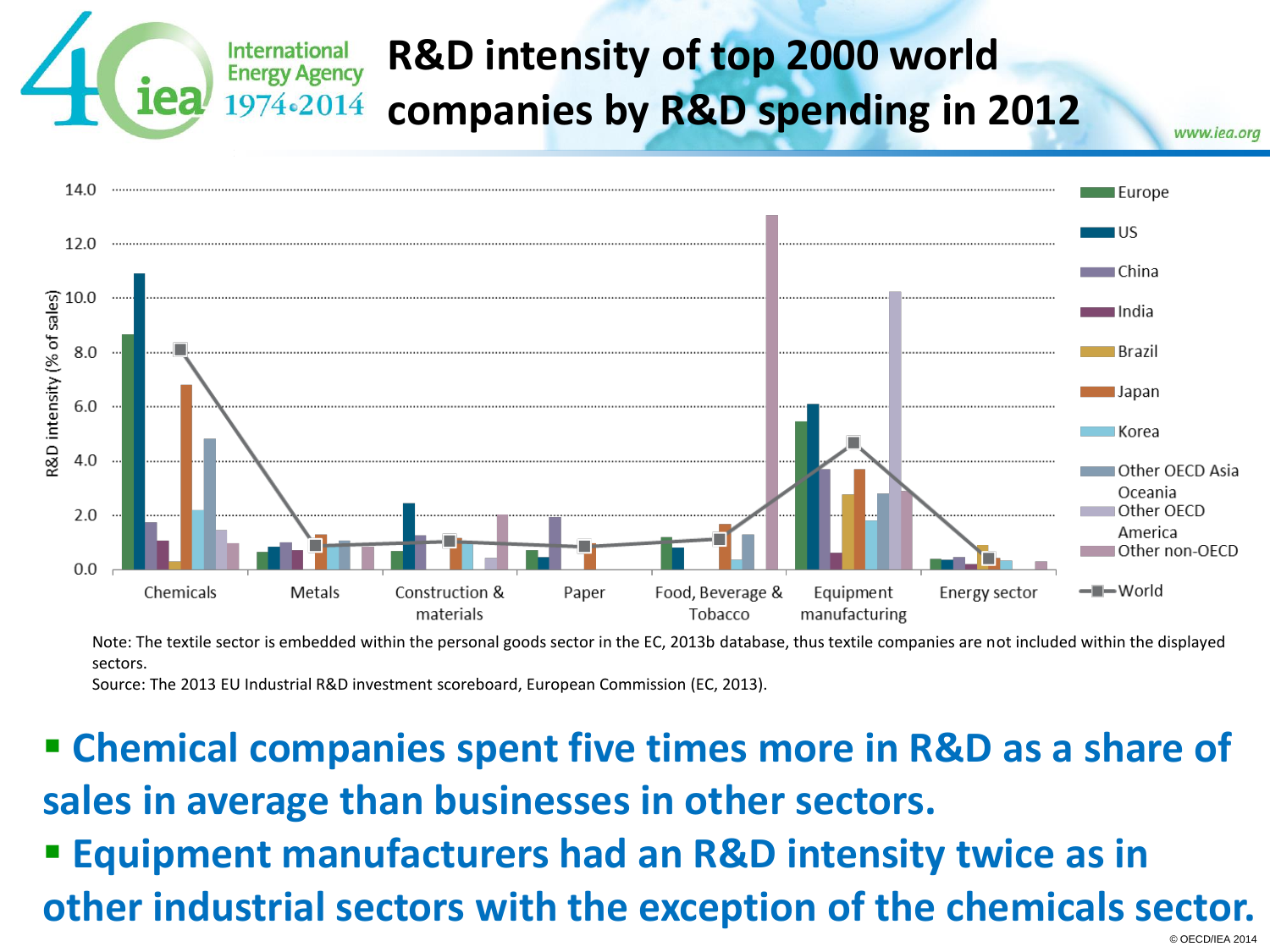## **Drivers for industrial innovation**

**SECTOR A INDUSTRIAL BUSINESS** (a1) **REFERENCE INDUSTRIAL BUSINESS** (a2) **INDUSTRIAL BUSINESS SECTOR C MARKET ACTIVITY STRATEGIC POSITION GROWTH OBJECTIVES BUSINESS** SIZE **SECTOR B LOCAL CONDITIONS RAW MATERIAL** LABOUR **COSTS PRICES INDUSTRIAL BUSINESS** ENERGY **PRICES POLICY** *FRAMEWORK* 

**International Energy Agency** 1974.2014

> Are industrial innovation and sustainable industrial innovation driven by a different pattern of inner and outer factors?

Researched cases conclude that a unique driving pattern cannot be generalised and drivers have different impact at each innovation stage

 **Industrial innovation is driven by a complex interaction among inner and outer business factors**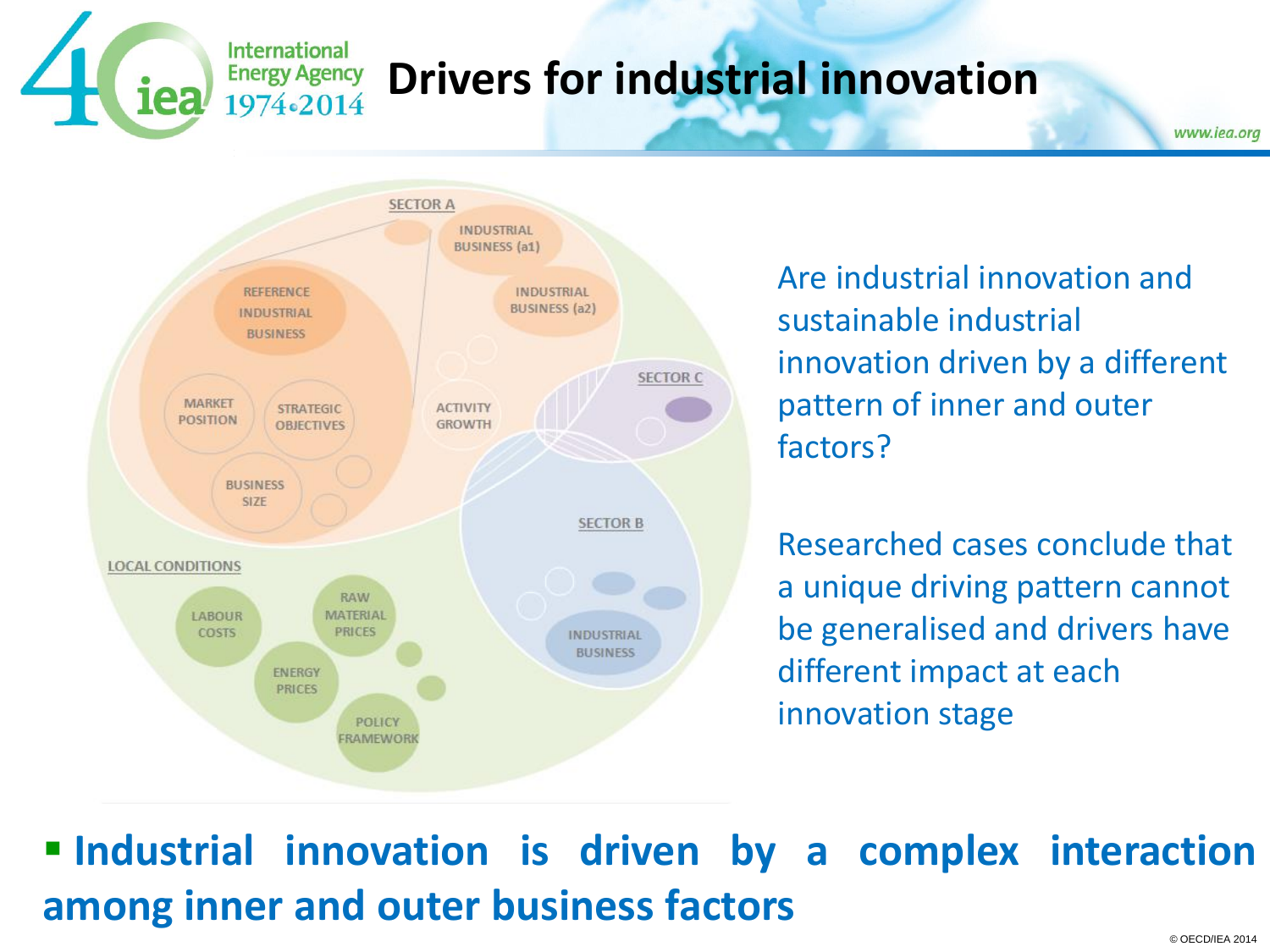

## **Challenges for industrial innovation**

- **Ever-changing economic and policy framework**
- **Investment risk management**
- **Balancing confidentiality and knowledge sharing**
- **Difficulty to penetrate a market dominated by a reduced number of technologies**
- Other...
- **More specific challenges to sustainable industrial innovation,**
	- Potential need to develop new infrastructure (e.g. CO<sub>2</sub> **transport and storage)**
	- **Complexity to track environmental impacts along the product value chain**
	- Other...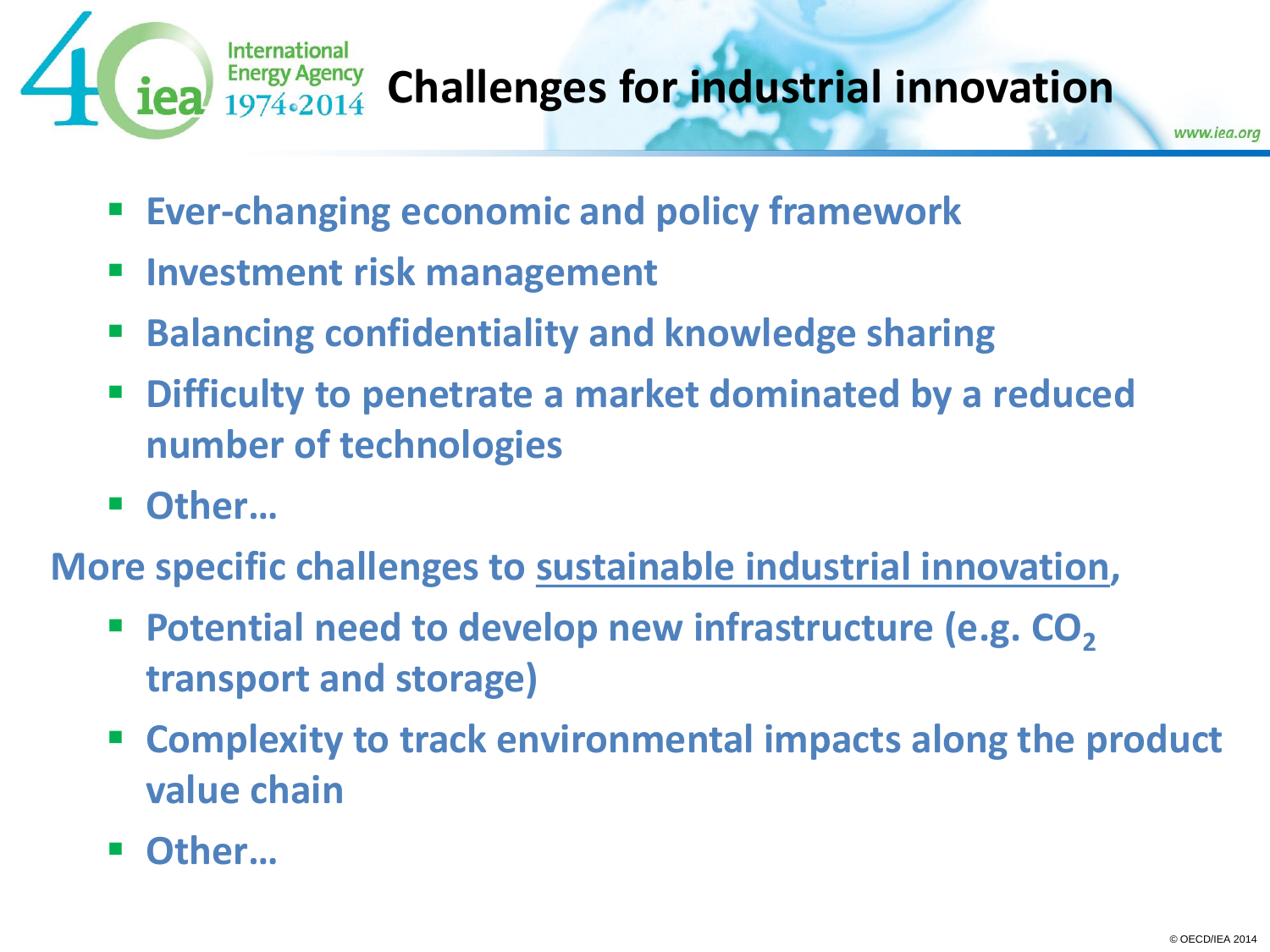### **Ever changing economic environment**

www.iea.org



**International Energy Agency** 1974.2014

 **Influencing factors: product demand, energy prices, feedstock quality and availability, labour and environmental compliance costs, tradability of a product, etc.**

 **Long-term visibility of industry outlook and its environment is key to define innovation investment strategies.**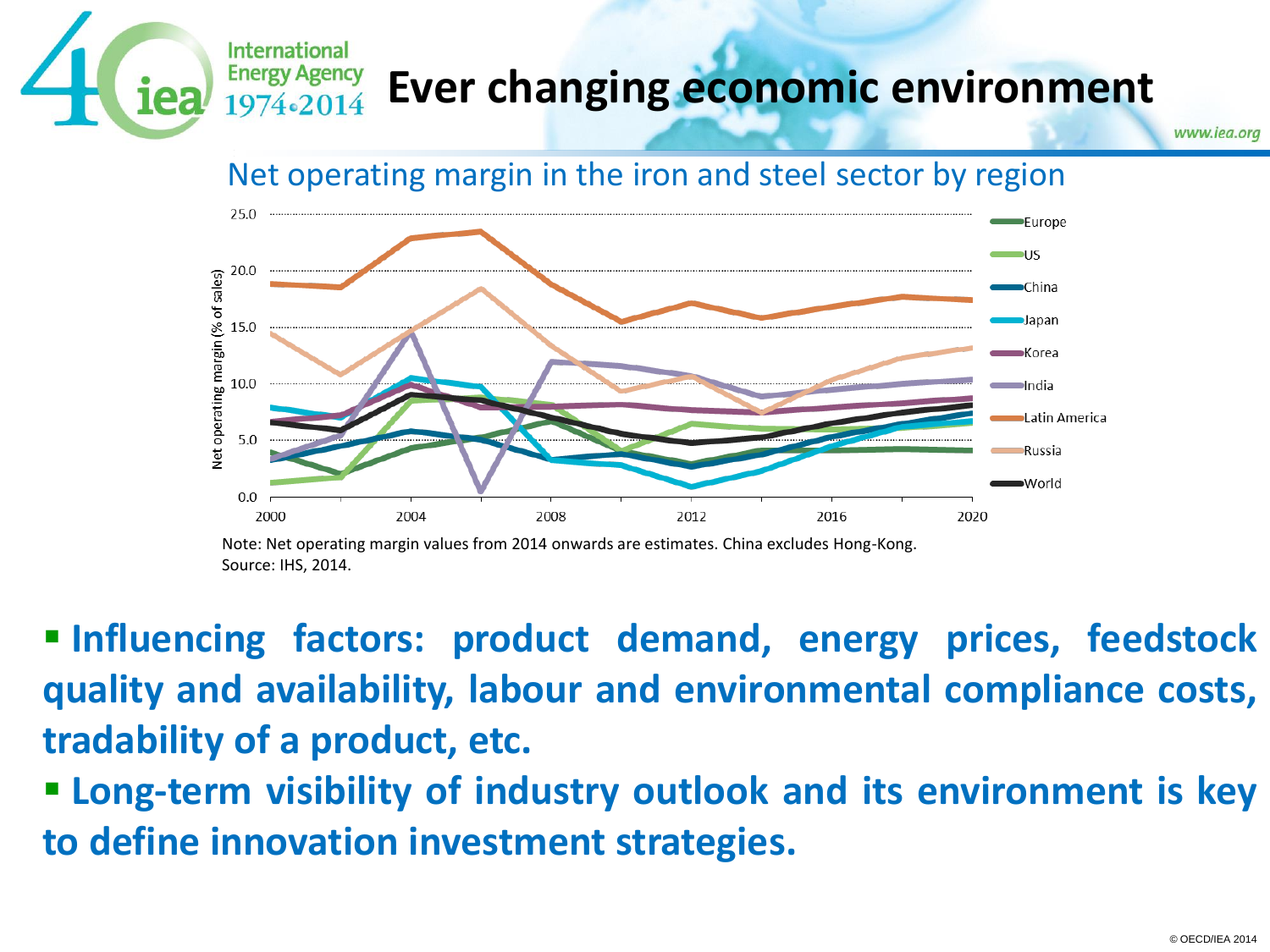

#### **Investment risk management**

- **Risk inherent factor of industrial innovation.**
- **Risk: Uncertainty intensity & Capital intensity**
- **Risk perception varies throughout the innovation process:**
	- **Research and development: greater uncertainty (concept or technology not proven yet) but typically lower capital intensity Demonstration: moderate uncertainty (technology proven at small scale) but greater capital intensity**

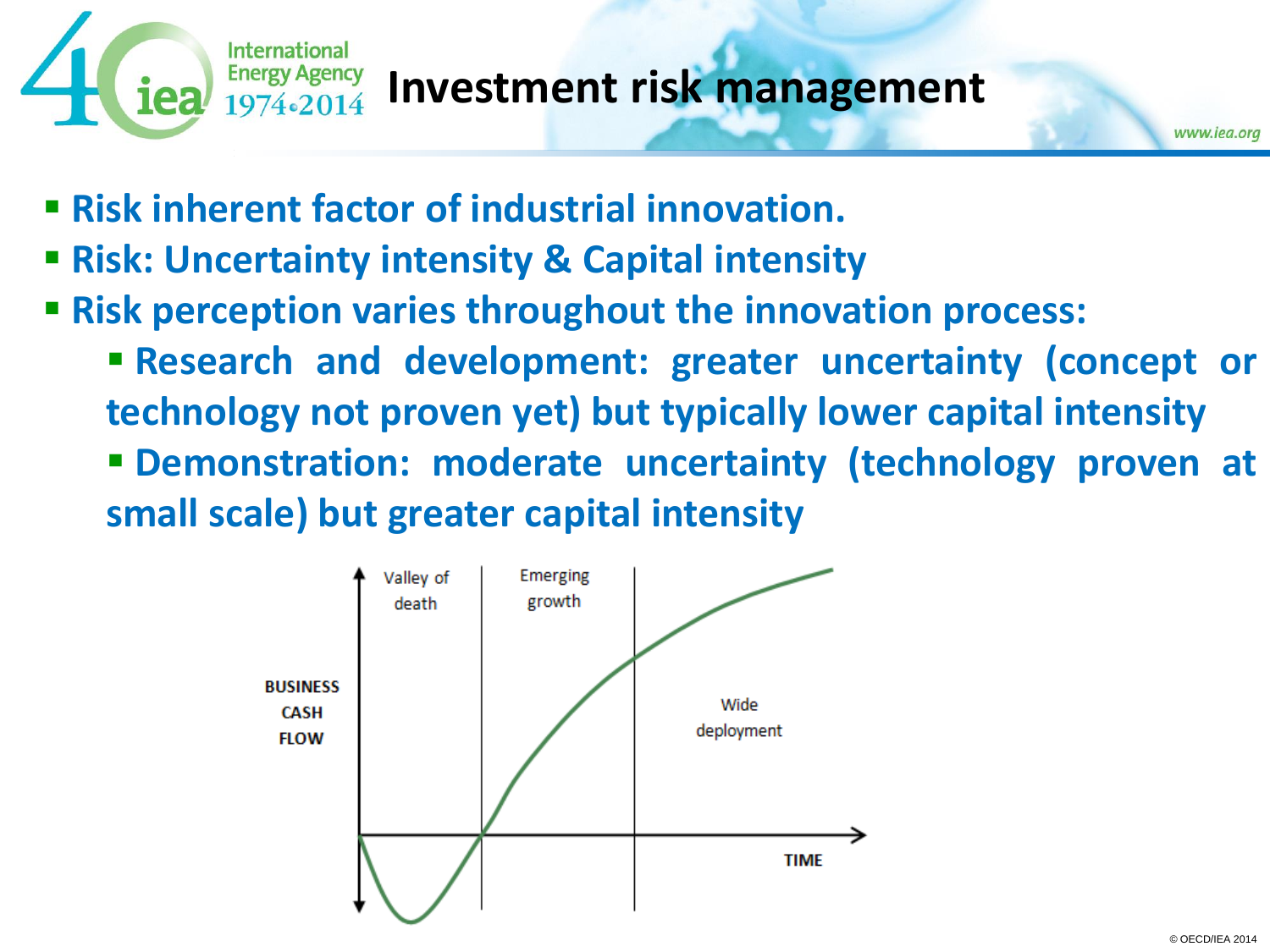

#### **Balancing confidentiality and knowledge sharing** www.iea.org

 **Widening collaborative frameworks and competition can accelerate innovation**

- **Associated challenges,**
	- **How to find the right balance?**
	- **Robust but flexible IP protection framework**
	- **Regional clustering or PPP may face some competitiveness limitations**
		- **Government structured nationally or regionally**
		- **Companies can be globally established**
- **Associated opportunities,**
	- **Investment risk sharing**
	- **Integrated solutions: cross-cutting scope, all stages of product value chain, private and public partnerships**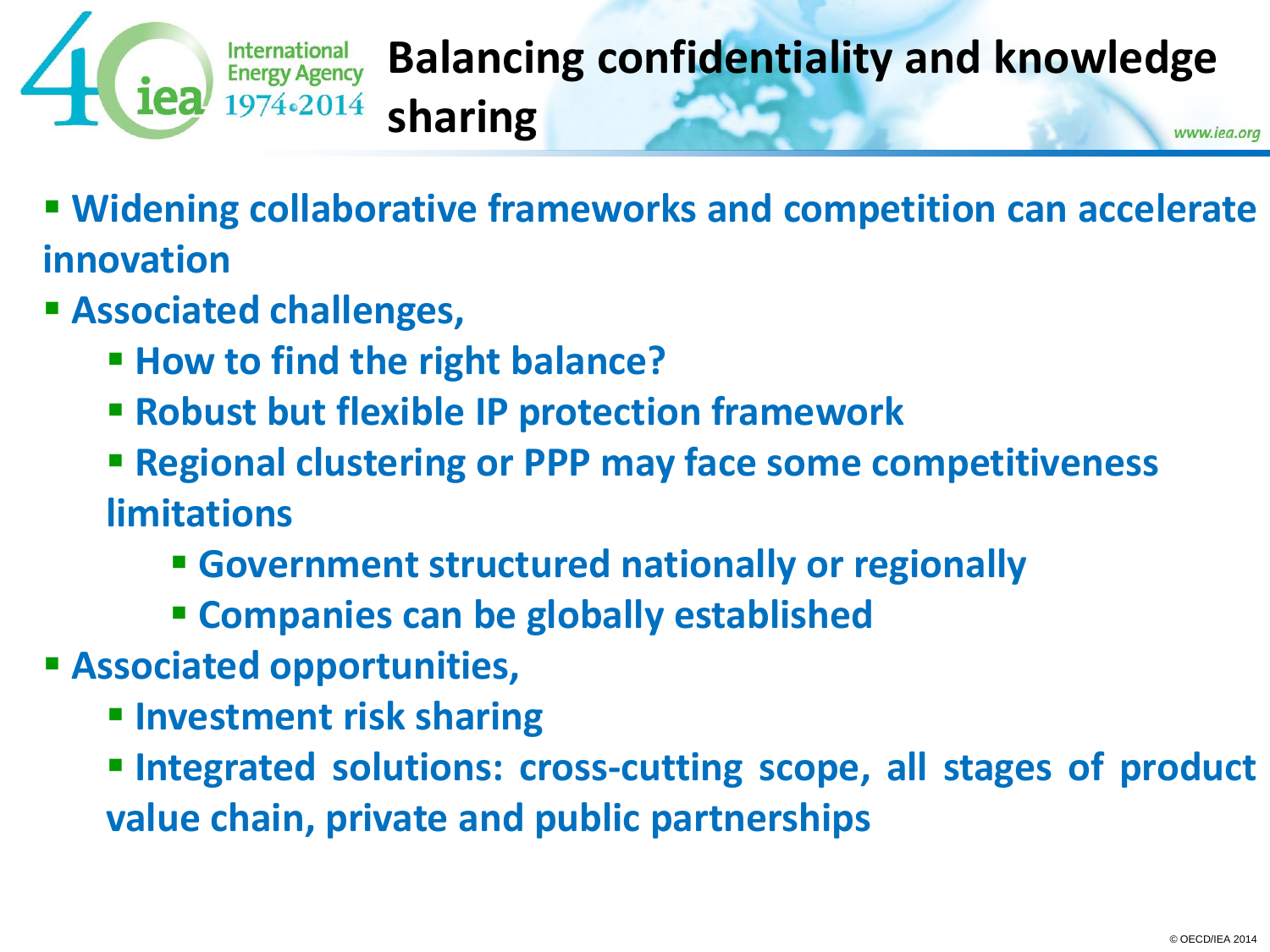

## **How to foster sustainable industrial innovation? (I) – Opportunities for action**

- **Design policy and market strategies that clearly valorise reduced environmental impacts of industrial activities with long-term visibility to prioritise sustainability benefits in industrial investment strategies.**
- **Design long-term low-carbon national/regional strategies that identify and prioritise breakthrough industrial technology and alternative product value chain options to meet sustainability targets.**
- **Promote cross-sectorial collaboration to identify opportunities to improve product life cycles sustainability.**
- **Encourage the collection of output-based sustainable industrial innovation metrics with a wide regional coverage to enable a robust evaluation of related investments effectiveness.**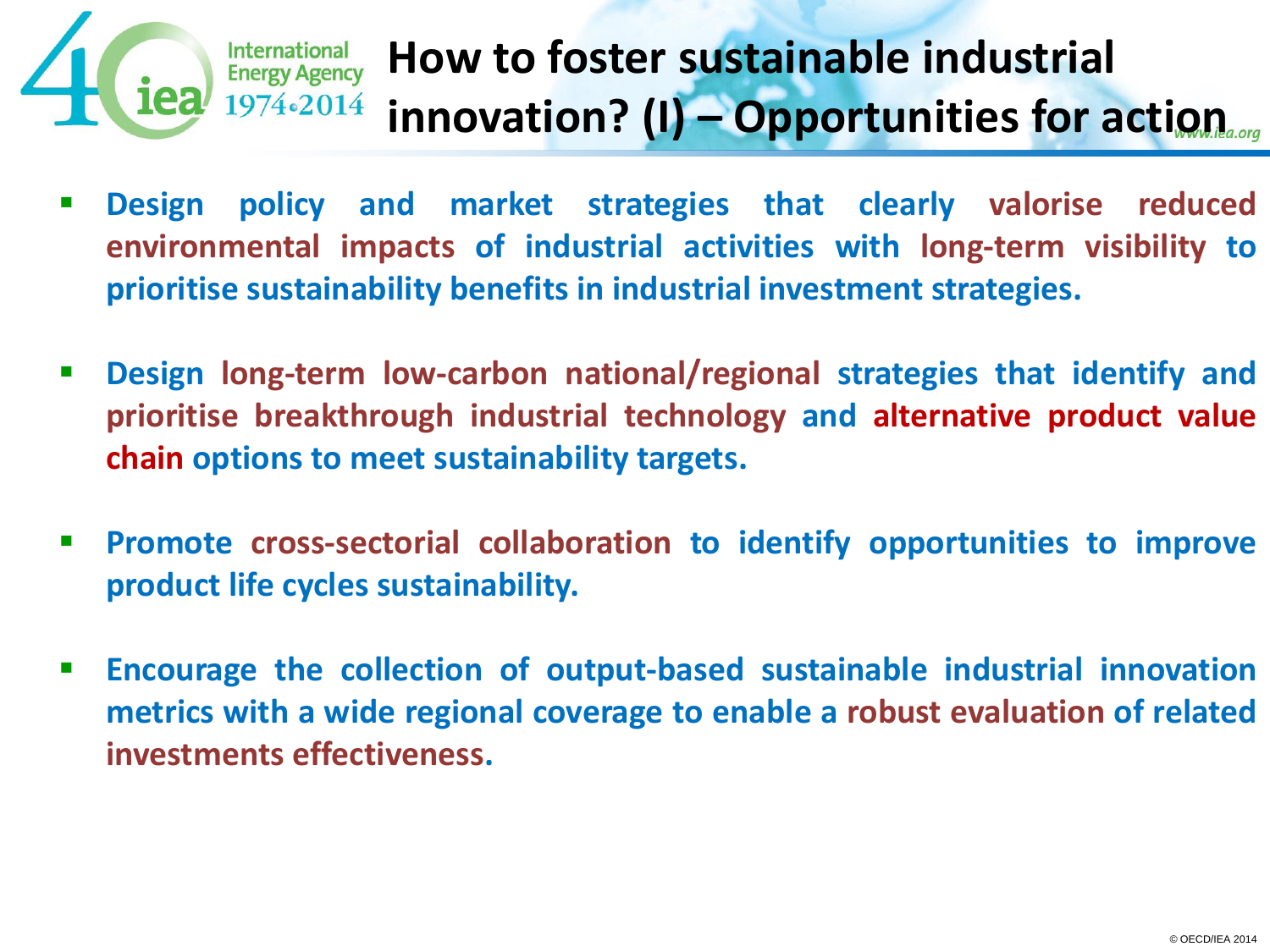

## **How to foster sustainable industrial innovation? (II) – Opportunities for action**

**Design and implement adequate investment de-risking mechanisms linked to long-term low-carbon strategies,**

- **Transparent selection criteria and reduced bureaucracy.**
- **Target innovation processes instead of innovation providers.**
- **Balancing a wide enough scope without losing effectiveness.**
- **Results-oriented dynamic mechanism to track and reward good performance throughout the innovation process.**
- **Maximise impact, e.g. technology transfer requirements**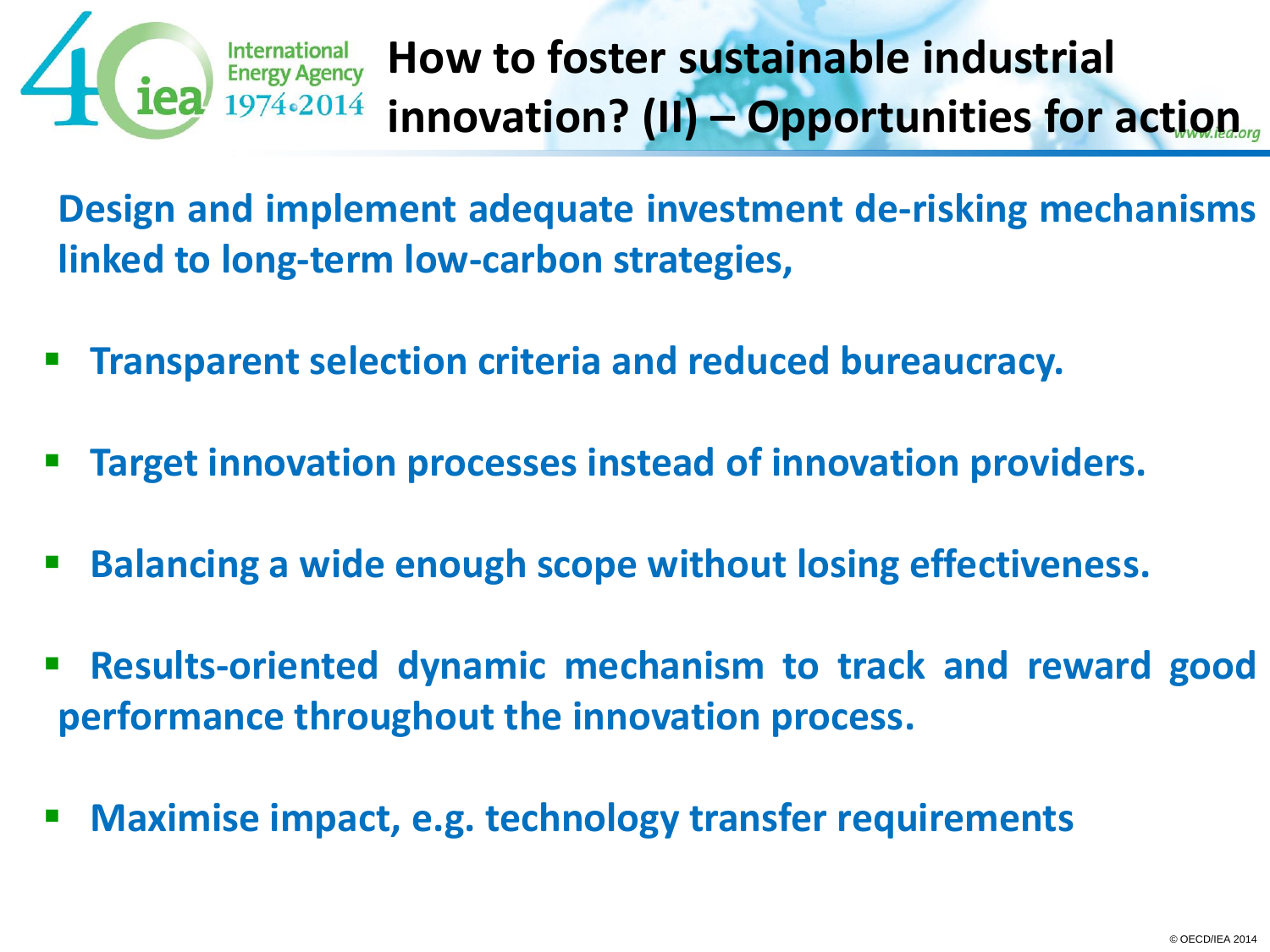

**Create cooperative innovation frameworks,**

- **Multi-sectorial partnership including public/private stakeholders along the product value chain.**
- **Clear objectives that reflect a long-term vision of partner's engagement.**
- **Broad international scope of engaged partners to maximise impact.**
- **Results-oriented mechanism that tracks the effectiveness of the partnership and progress on the different work streams.**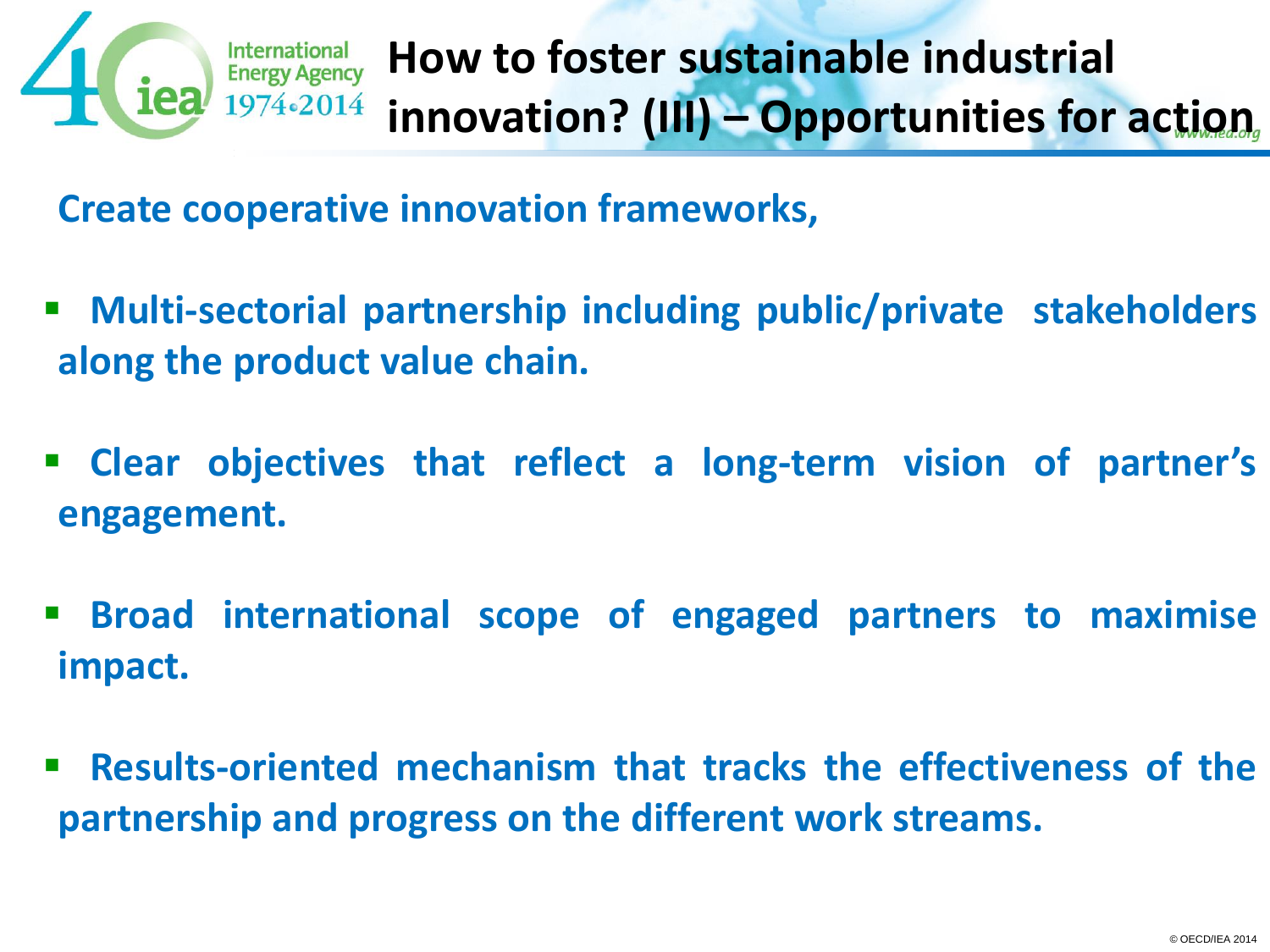

- **Preliminary draft distributed for discussion on 13 October**
- **IEA Global Industry Experts Dialogue workshop on 23 October**
- **Expert feedback to preliminary draft submitted by 31 October**
- **Develop a revised chapter draft: workshop discussions/feedback**
- **Industry chapter external review 24 Nov to 5 Dec**
- **ETP 2015 publication – April/May 2015**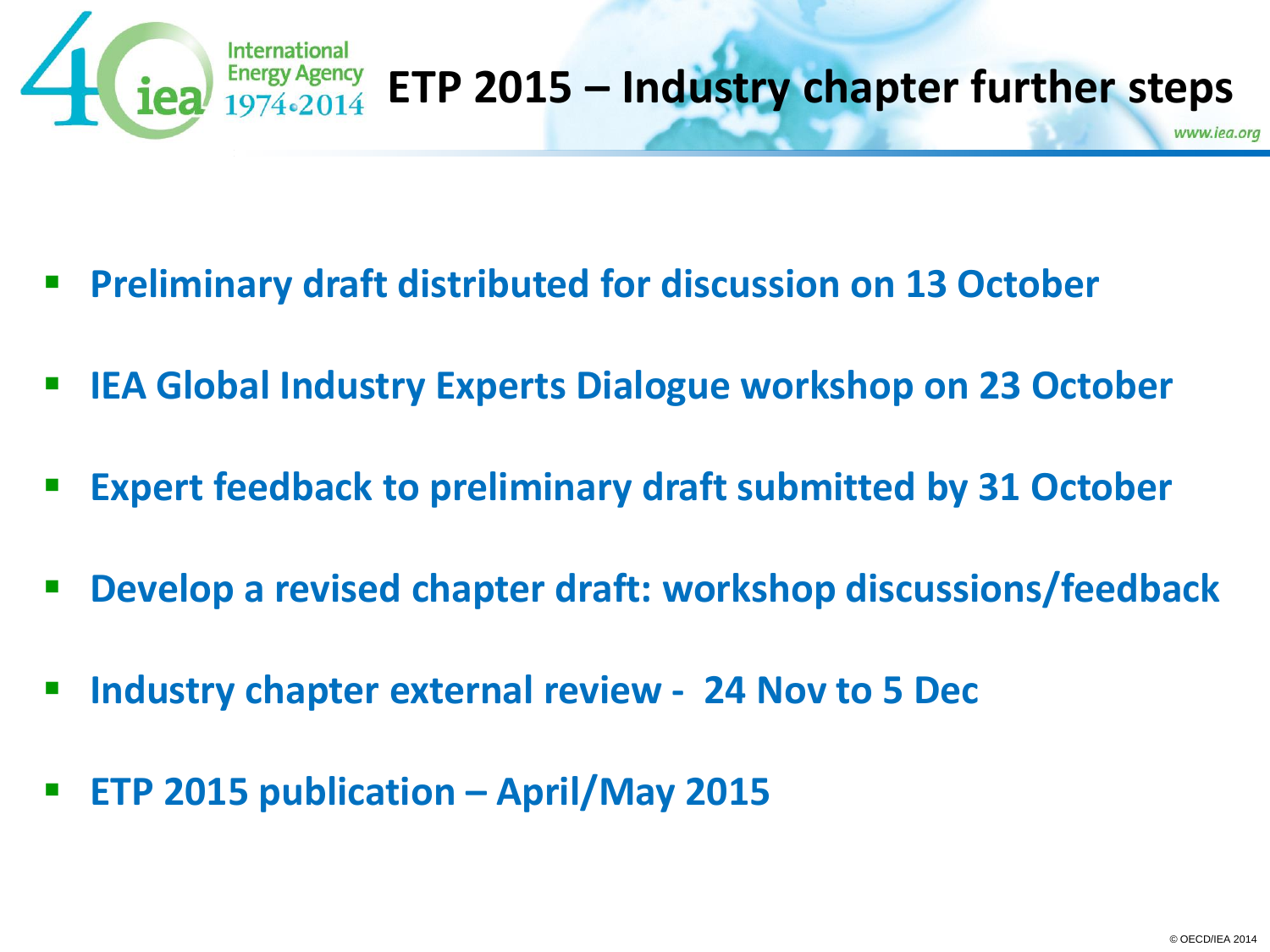

# **Thanks**

#### araceli.fernandezpales@iea.org

www.iea.org

© OECD/IEA 2014